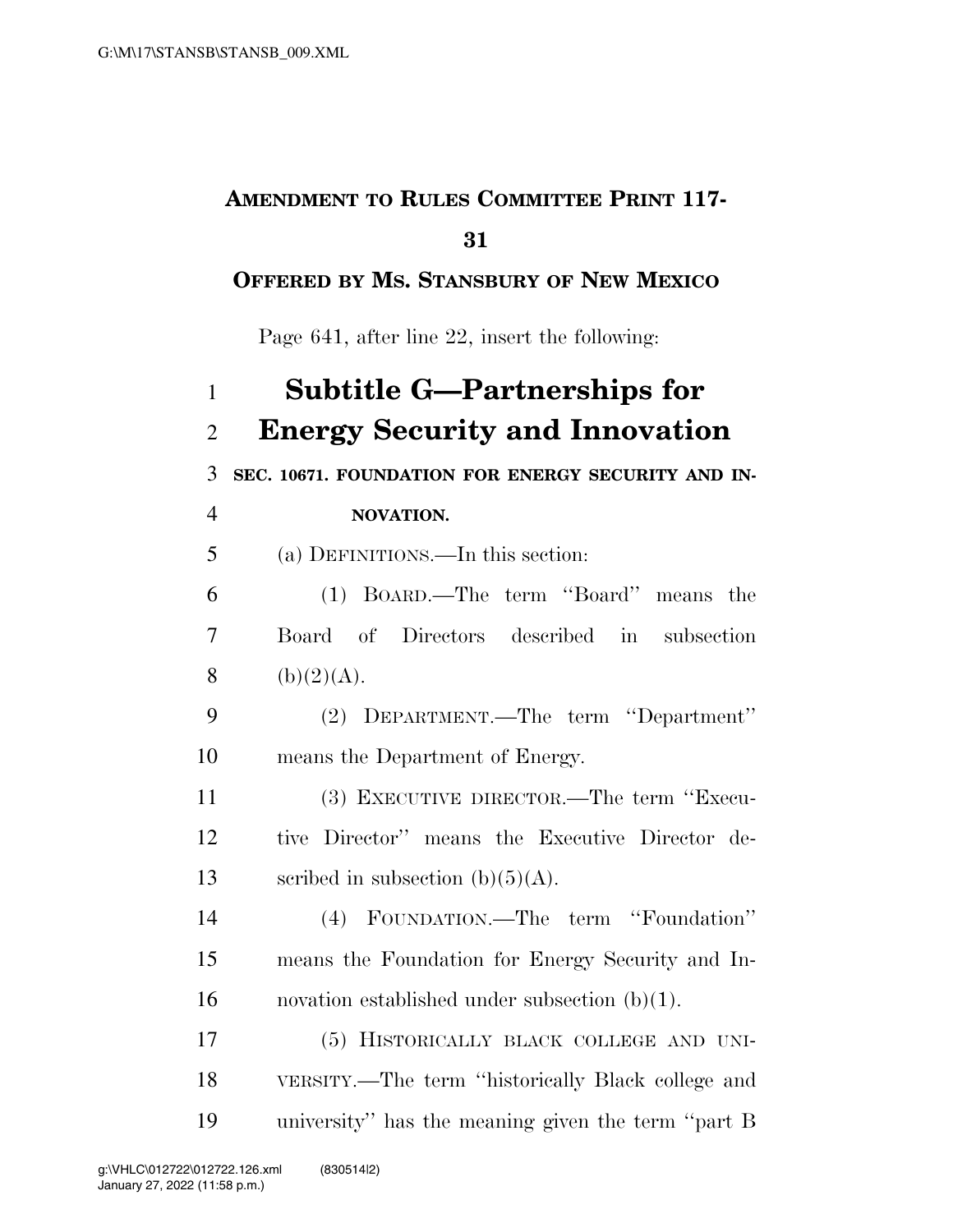| $\mathbf{1}$   | institution" in section 322 of the Higher Education   |
|----------------|-------------------------------------------------------|
| $\overline{2}$ | Act of 1965 (20 U.S.C. 1061).                         |
| 3              | (6)<br>INDIVIDUAL LABORATORY-ASSOCIATED               |
| $\overline{4}$ | FOUNDATION.-The term "Individual Laboratory-          |
| 5              | Associated Foundation" means a Laboratory Foun-       |
| 6              | dation established by an operating contractor of a    |
| 7              | National Laboratory.                                  |
| 8              | (7)<br>MINORITY SERVING INSTITUTION.—The              |
| 9              | term "minority serving institution" includes the en-  |
| 10             | tities described in any of the paragraphs (1) through |
| 11             | $(7)$ of section 371(a) of the Higher Education Act   |
| 12             | of 1965 (20 U.S.C. 1067q(a)).                         |
| 13             | (8) NATIONAL LABORATORY.—The term "Na-                |
| 14             | tional Laboratory" has the meaning given the term     |
| 15             | in section 2 of the Energy Policy Act of 2005 (42)    |
| 16             | U.S.C. 15801).                                        |
| 17             | (9) SECRETARY.—The term "Secretary" means             |
| 18             | the Secretary of Energy.                              |
| 19             | (10) TRIBAL COLLEGE AND UNIVERSITY.—The               |
| 20             | term "Tribal College and University" has the mean-    |
| 21             | ing given in section 316 of the Higher Education      |
| 22             | Act of 1965 (20 U.S.C. 1059c).                        |
| 23             | (b) FOUNDATION FOR ENERGY SECURITY AND INNO-          |
| 24             | VATION.-                                              |
| 25             | $(1)$ ESTABLISHMENT.—                                 |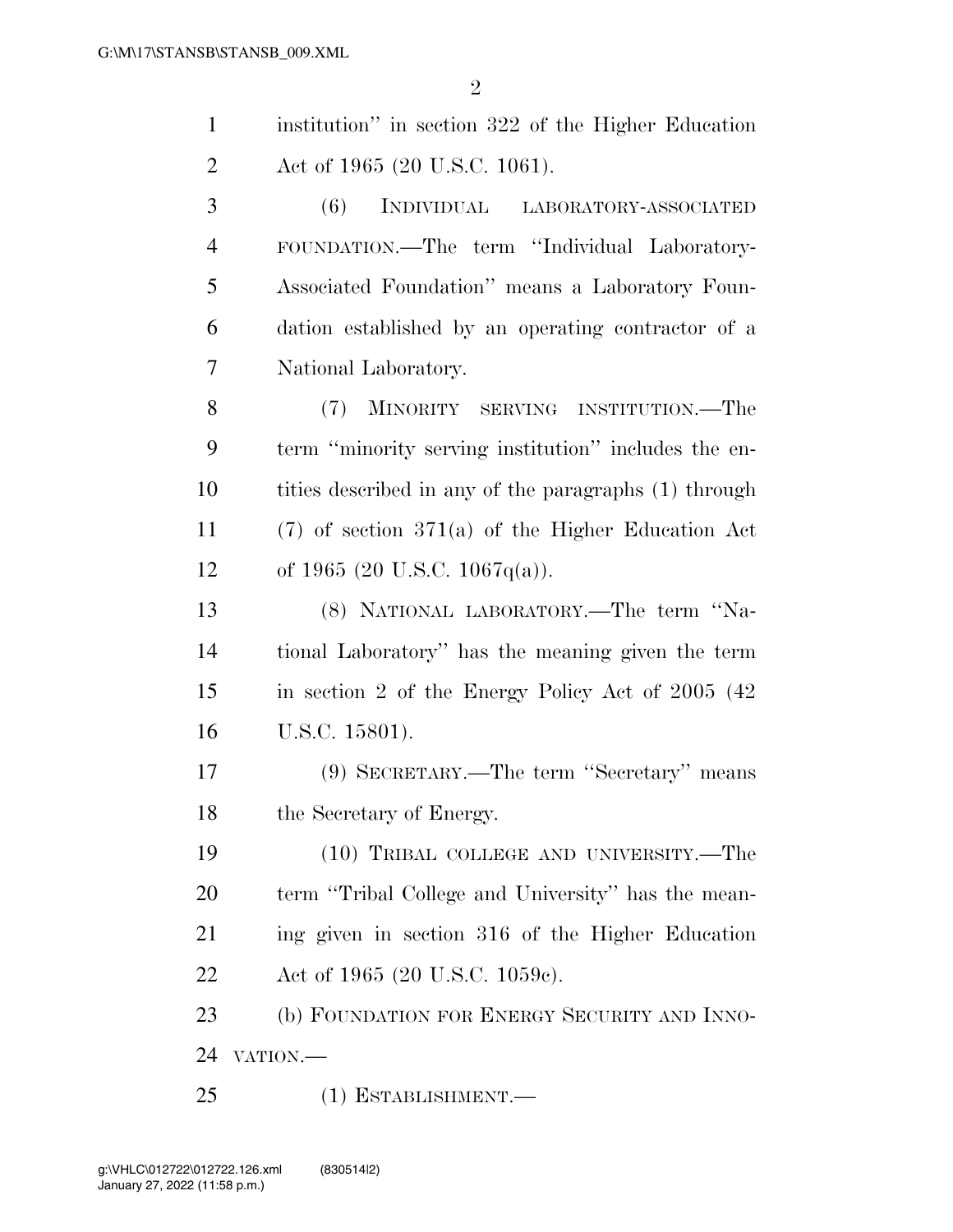| $\mathbf{1}$   | (A) IN GENERAL.—Not later than 180                  |
|----------------|-----------------------------------------------------|
| $\overline{2}$ | days after the date of enactment of this Act,       |
| 3              | the Secretary shall establish a nonprofit cor-      |
| $\overline{4}$ | poration to be known as the "Foundation for         |
| 5              | Energy Security and Innovation".                    |
| 6              | (B) MISSION.—The mission of the Foun-               |
| $\overline{7}$ | dation shall be—                                    |
| 8              | (i) to support the mission of the De-               |
| 9              | partment; and                                       |
| 10             | (ii) to advance collaboration with en-              |
| 11             | ergy researchers, institutions of higher            |
| 12             | education, industry, and nonprofit and              |
| 13             | philanthropic organizations to enable the           |
| 14             | commercialization of energy technologies.           |
| 15             | (C) LIMITATION.—The Foundation shall                |
| 16             | not be an agency or instrumentality of the Fed-     |
| 17             | eral Government.                                    |
| 18             | (D) TAX-EXEMPT STATUS.—The Board                    |
| 19             | shall take all necessary and appropriate steps to   |
| 20             | ensure that the Foundation is an organization       |
| 21             | that is described in section $501(e)$ of the Inter- |
| 22             | nal Revenue Code of 1986 and exempt from            |
| 23             | taxation under section $501(a)$ of that Code.       |
| 24             | (E) COLLABORATION WITH EXISTING OR-                 |
| 25             | GANIZATIONS.—The Secretary may collaborate          |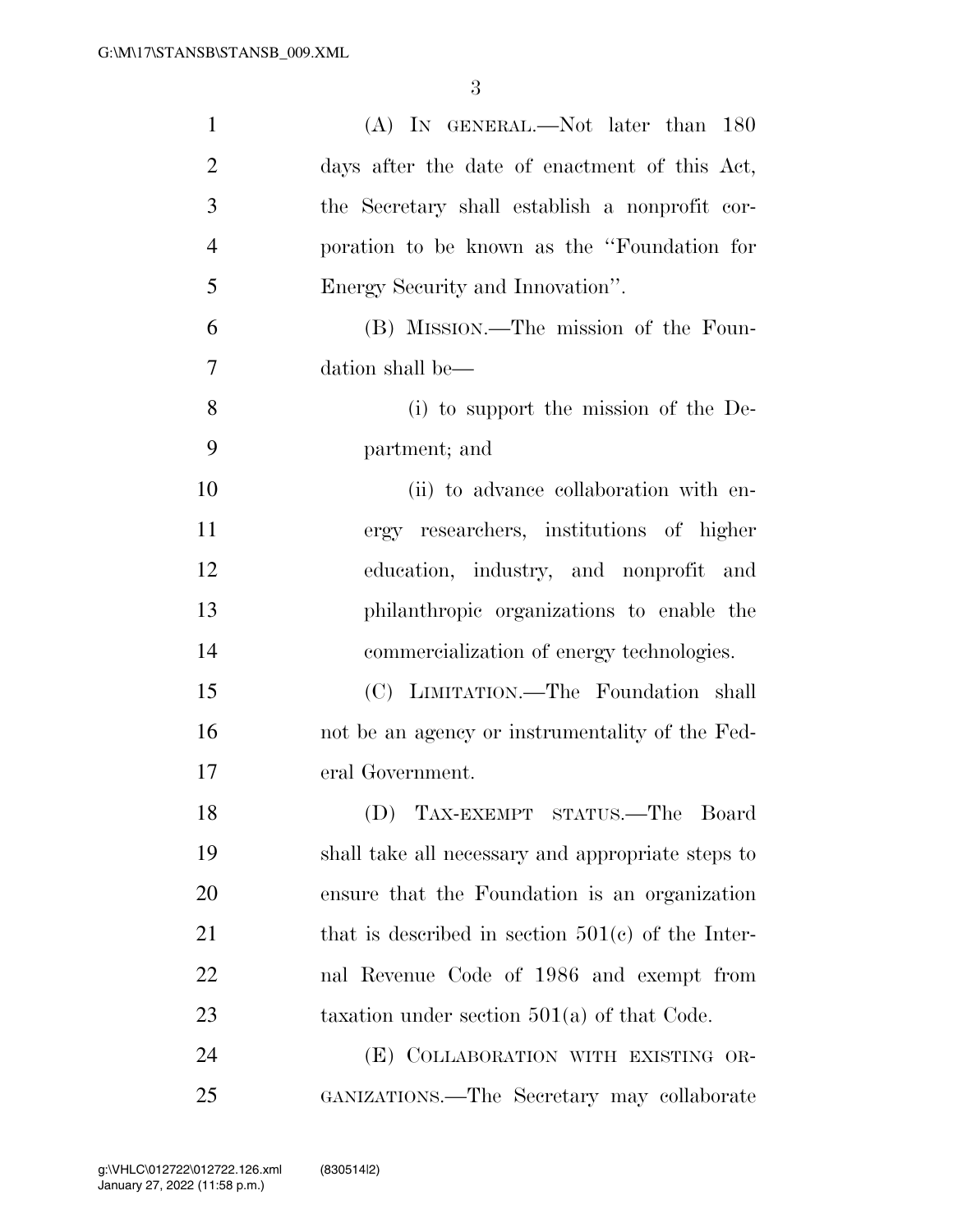| 1              | with 1 or more organizations to establish the  |
|----------------|------------------------------------------------|
| $\overline{2}$ | Foundation and carry out the activities of the |
| 3              | Foundation.                                    |
| $\overline{4}$ | $(2)$ BOARD OF DIRECTORS.—                     |
| 5              | (A) ESTABLISHMENT.—The Foundation              |
| 6              | shall be governed by a Board of Directors.     |
| 7              | (B) COMPOSITION.—                              |
| 8              | (i) IN GENERAL.—The Board shall be             |
| 9              | composed of the ex officio nonvoting mem-      |
| 10             | bers described in clause (ii) and the ap-      |
| 11             | pointed voting members described in clause     |
| 12             | (iii).                                         |
| 13             | (ii) EX OFFICIO MEMBERS.—The ex                |
| 14             | officio members of the Board shall be the      |
| 15             | following individuals or designees of those    |
| 16             | individuals:                                   |
| 17             | (I) The Secretary.                             |
| 18             | (II) The Under Secretary for                   |
| 19             | Science and Energy.                            |
| 20             | (III) The Under Secretary for                  |
| 21             | Nuclear Security.                              |
| 22             | (IV) The Chief Commercializa-                  |
| 23             | tion Officer.                                  |
| 24             | (iii) APPOINTED MEMBERS.—                      |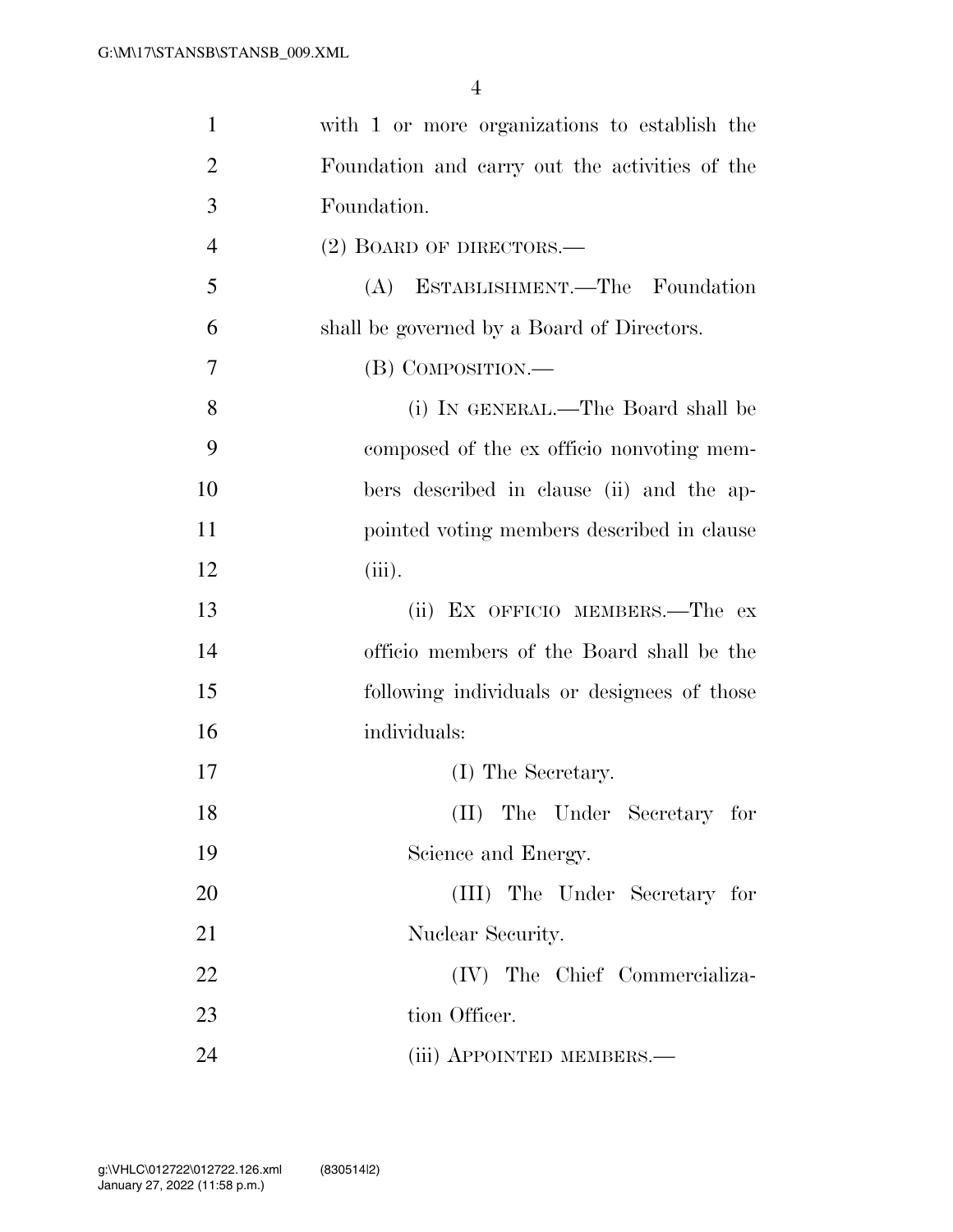1 (I) INITIAL MEMBERS.—The Sec- retary and the other ex officio mem-bers of the Board shall—

 (aa) seek to enter into an agreement with the National Academies of Sciences, Engineer- ing, and Medicine to develop a 8 list of individuals to serve as members of the Board who are well-qualified and will meet the 11 requirements of subclauses (II) 12 and (III); and

 (bb) appoint the initial members of the Board from that 15 list, if applicable, in consultation with the National Academies of Sciences, Engineering, and Medi-cine.

 (II) REPRESENTATION.—The ap- pointed members of the Board shall 21 reflect a broad cross-section of stake- holders from academia, National Lab- oratories, industry, nonprofit organi-zations, State or local governments,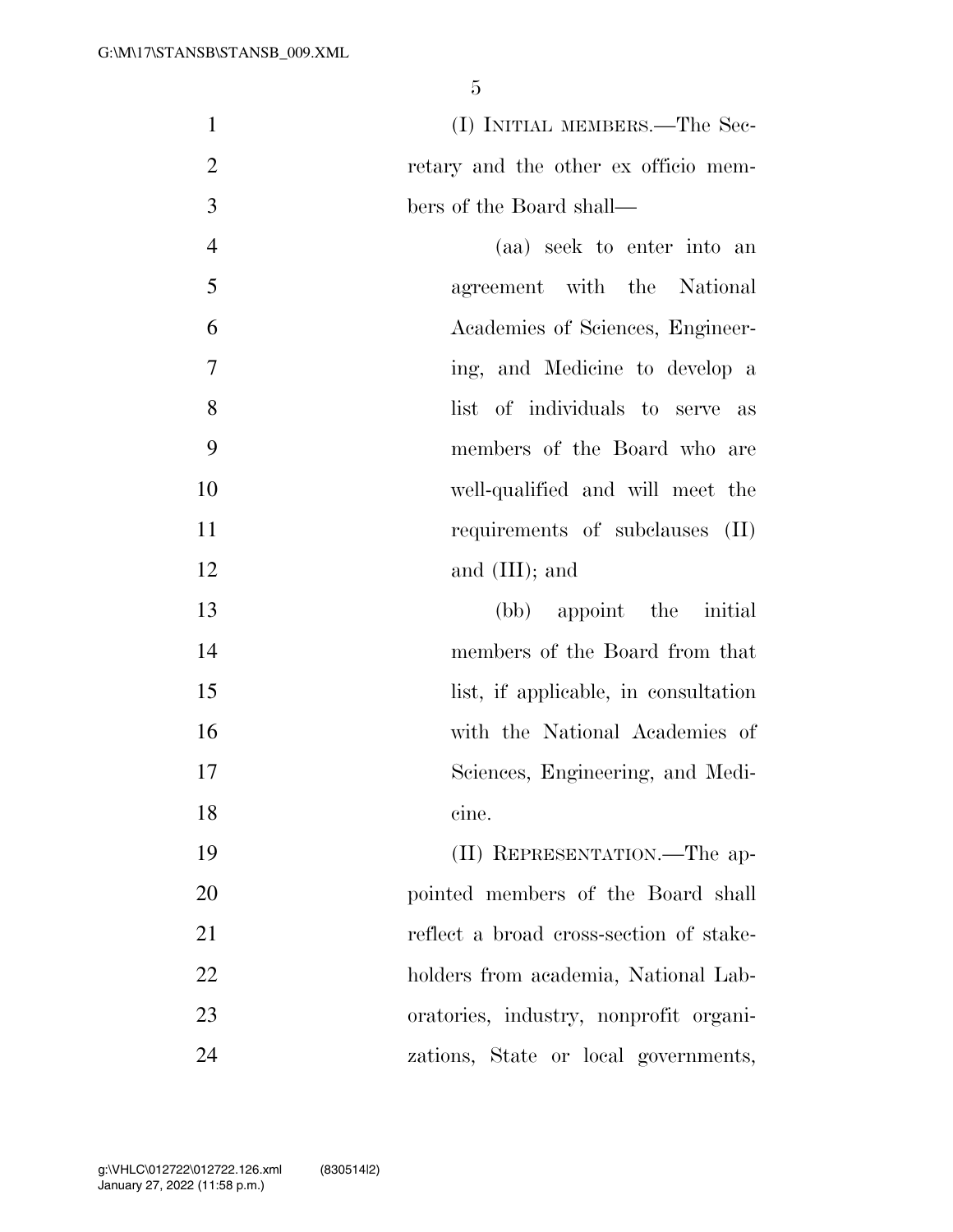| $\mathbf{1}$   | the investment community, and the       |
|----------------|-----------------------------------------|
| $\overline{2}$ | philanthropic community.                |
| 3              | EXPERIENCE.-The<br>(III)<br>Sec-        |
| $\overline{4}$ | retary shall ensure that a majority of  |
| 5              | the appointed members of the            |
| 6              | Board—                                  |
| $\overline{7}$ | $(aa)(AA)$ has experience in            |
| 8              | the energy sector;                      |
| 9              | (BB) has research experi-               |
| 10             | ence in the energy field; or            |
| 11             | (CC) has experience in tech-            |
| 12             | nology commercialization or foun-       |
| 13             | dation operations; and                  |
| 14             | (bb) to the extent prac-                |
| 15             | ticable, represents diverse<br>re-      |
| 16             | gions, sectors, and communities.        |
| 17             | (C) CHAIR AND VICE CHAIR.—              |
| 18             | (i) IN GENERAL.—The Board shall         |
| 19             | designate from among the members of the |
| 20             | Board—                                  |
| 21             | an individual to<br>(I)<br>serve<br>as  |
| 22             | Chair of the Board; and                 |
| 23             | (II) an individual to serve as Vice     |
| 24             | Chair of the Board.                     |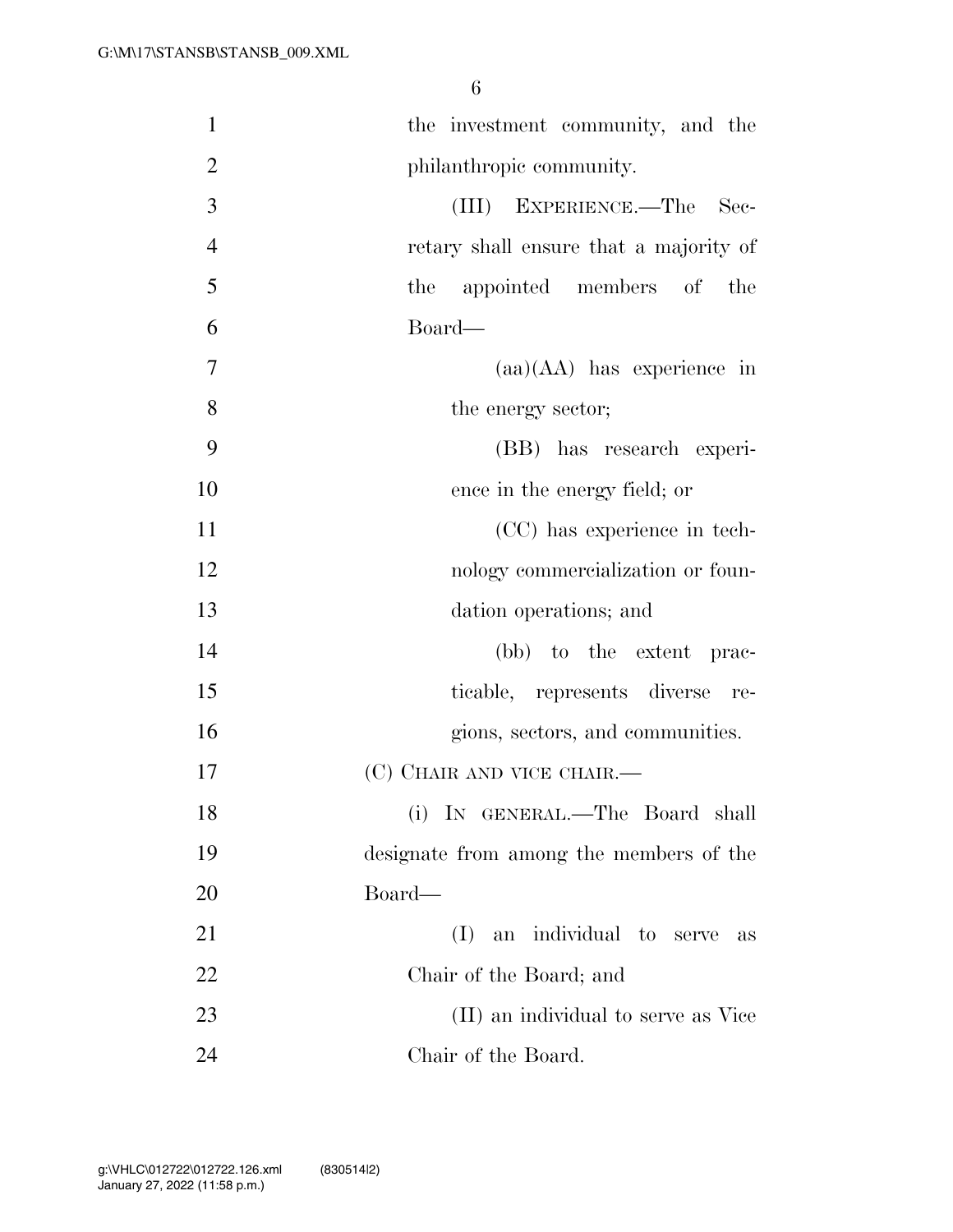| $\mathbf{1}$   | (ii) TERMS.—The term of service of       |
|----------------|------------------------------------------|
| $\overline{2}$ | the Chair and Vice Chair of the Board    |
| 3              | shall end on the earlier of—             |
| $\overline{4}$ | $(I)$ the date that is 3 years after     |
| 5              | the date on which the Chair or Vice      |
| 6              | Chair of the Board, as applicable, is    |
| $\overline{7}$ | designated for the position; and         |
| 8              | (II) the last day of the term of         |
| 9              | service of the member, as determined     |
| 10             | under subparagraph $(D)(i)$ , who is     |
| 11             | designated to be Chair or Vice Chair     |
| 12             | of the Board, as applicable.             |
| 13             | REPRESENTATION.—The Chair<br>(iii)       |
| 14             | and Vice Chair of the Board—             |
| 15             | (I) shall not be representatives of      |
| 16             | the same area of subject matter ex-      |
| 17             | pertise, or entity, as applicable, under |
| 18             | subparagraph $(B)(iii)(II)$ ; and        |
| 19             | (II) shall not be representatives        |
| 20             | of any area of subject matter exper-     |
| 21             | tise, or entity, as applicable, rep-     |
| 22             | resented by the immediately preceding    |
| 23             | Chair and Vice Chair of the Board.       |
| 24             | (D) TERMS AND VACANCIES.-                |
| 25             | $(i)$ TERMS.—                            |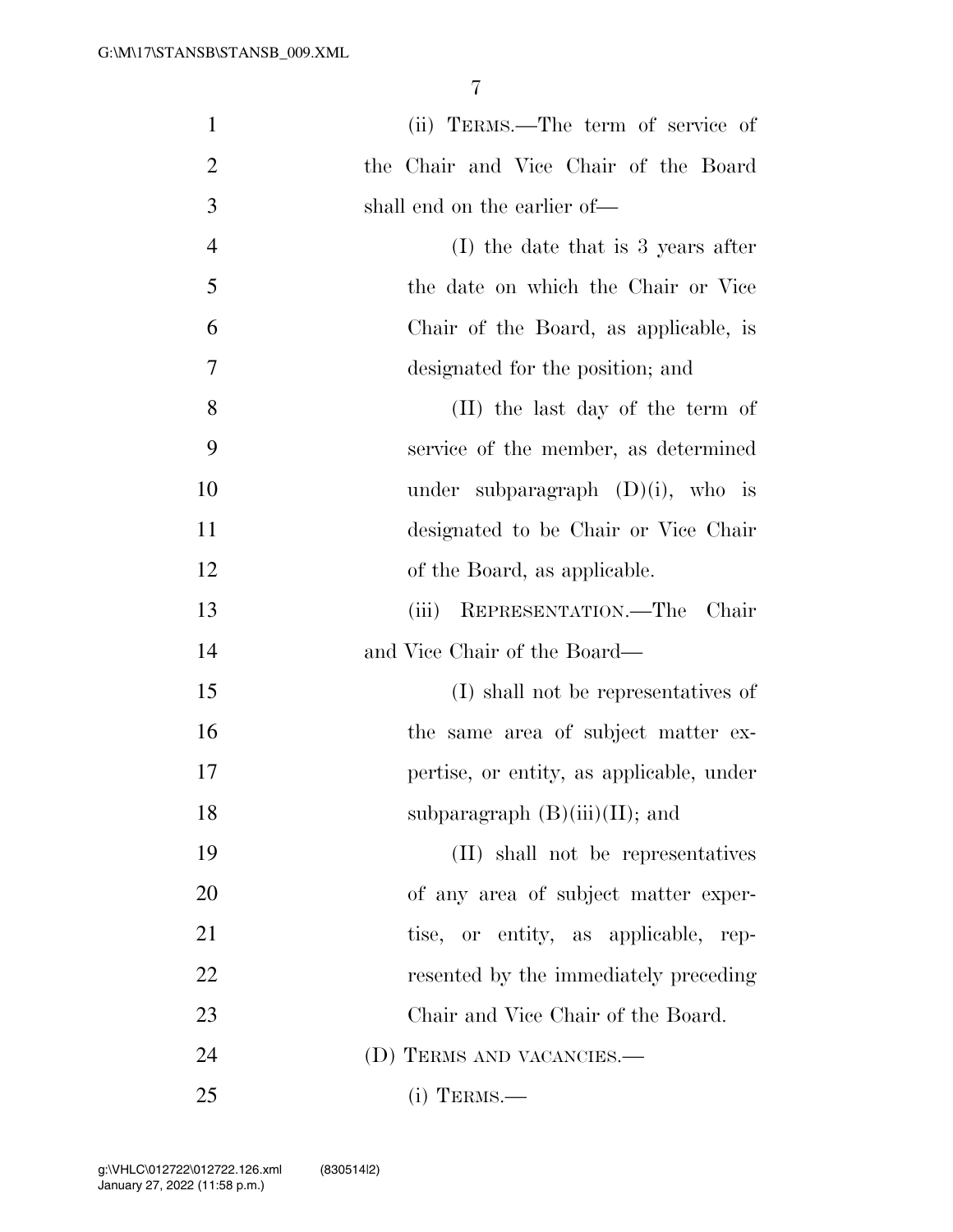| $\mathbf{1}$   | $(I)$ IN GENERAL.—The term of             |
|----------------|-------------------------------------------|
| $\overline{2}$ | service of each appointed member of       |
| 3              | the Board shall be not more than 5        |
| $\overline{4}$ | years.                                    |
| 5              | INITIAL APPOINTED<br>(II)<br>MEM-         |
| 6              | BERS.—Of the initial members of the       |
| 7              | Board appointed under subparagraph        |
| 8              | $(B)(iii)(I)$ , half of the members shall |
| 9              | serve for 4 years and half of the mem-    |
| 10             | bers shall serve for 5 years, as deter-   |
| 11             | mined by the Chair of the Board.          |
| 12             | (ii) VACANCIES.—Any vacancy in the        |
| 13             | membership of the appointed members of    |
| 14             | the Board—                                |
| 15             | (I) shall be filled in accordance         |
| 16             | with the bylaws of the Foundation by      |
| 17             | an individual capable of representing     |
| 18             | the same area or entity, as applicable,   |
| 19             | as represented by the vacating board      |
| 20             | member<br>under<br>subparagraph           |
| 21             | (B)(iii)(II);                             |
| 22             | (II) shall not affect the power of        |
| 23             | the remaining appointed members to        |
| 24             | execute the duties of the Board; and      |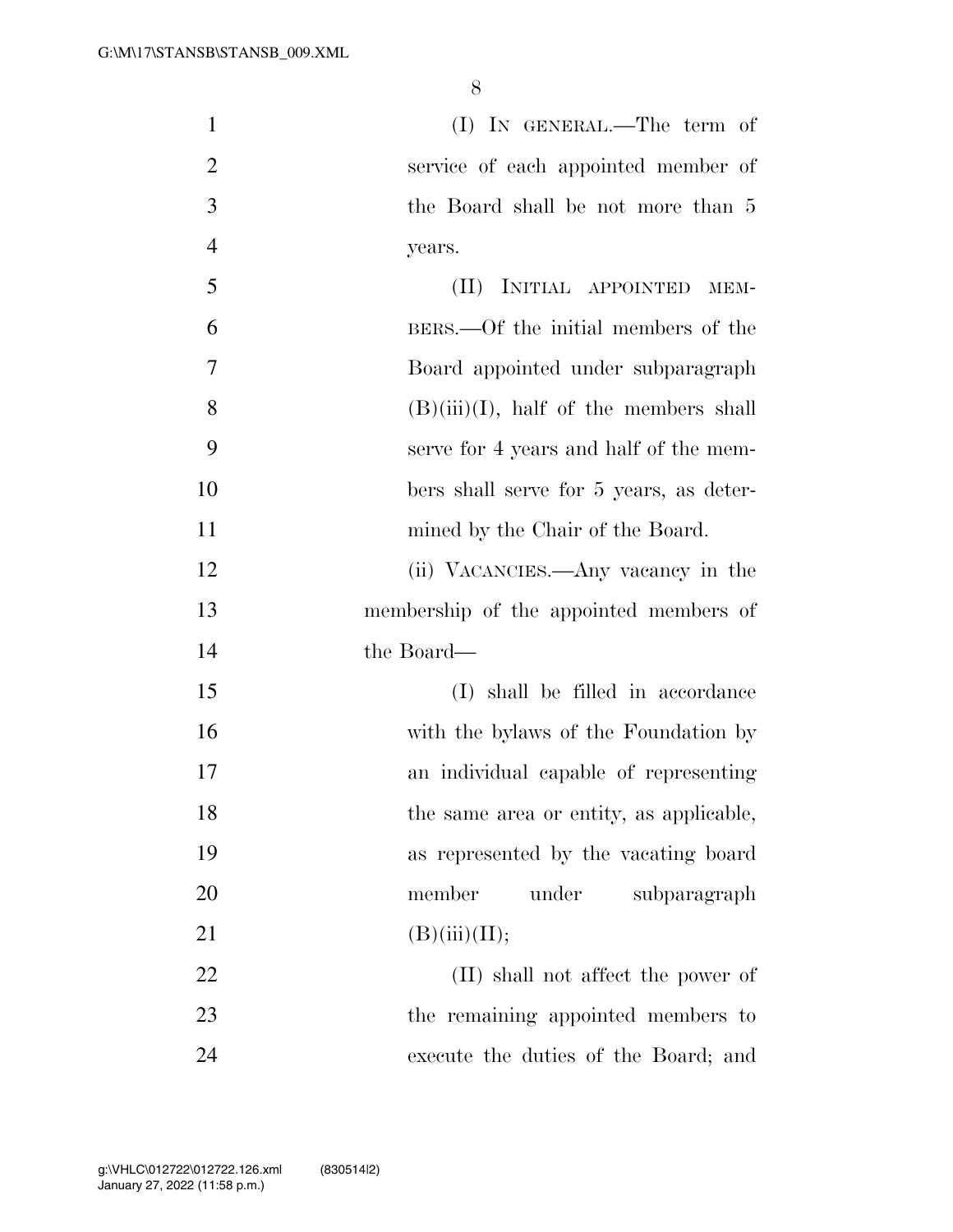| $\mathbf{1}$   | (III) shall be filled by an indi-            |
|----------------|----------------------------------------------|
| $\overline{2}$ | vidual selected by the Board.                |
| 3              | (E) MEETINGS; QUORUM.—                       |
| $\overline{4}$ | (i) INITIAL MEETING.—Not later than          |
| 5              | 60 days after the Board is established, the  |
| 6              | Secretary shall convene a meeting of the ex- |
| 7              | officio and appointed members of the         |
| 8              | Board to incorporate the Foundation.         |
| 9              | (ii) QUORUM.—A majority of the ap-           |
| 10             | pointed members of the Board shall con-      |
| 11             | stitute a quorum for purposes of con-        |
| 12             | ducting the business of the Board.           |
| 13             | (F) DUTIES.—The Board shall—                 |
| 14             | (i) establish bylaws for the Founda-         |
| 15             | tion in accordance with subparagraph $(G)$ ; |
| 16             | (ii) provide overall direction for the       |
| 17             | activities of the Foundation and establish   |
| 18             | priority activities;                         |
| 19             | (iii) carry out any other necessary ac-      |
| 20             | tivities of the Foundation; and              |
| 21             | (iv) evaluate the performance of the         |
| 22             | Executive Director.                          |
| 23             | $(G)$ BYLAWS.—                               |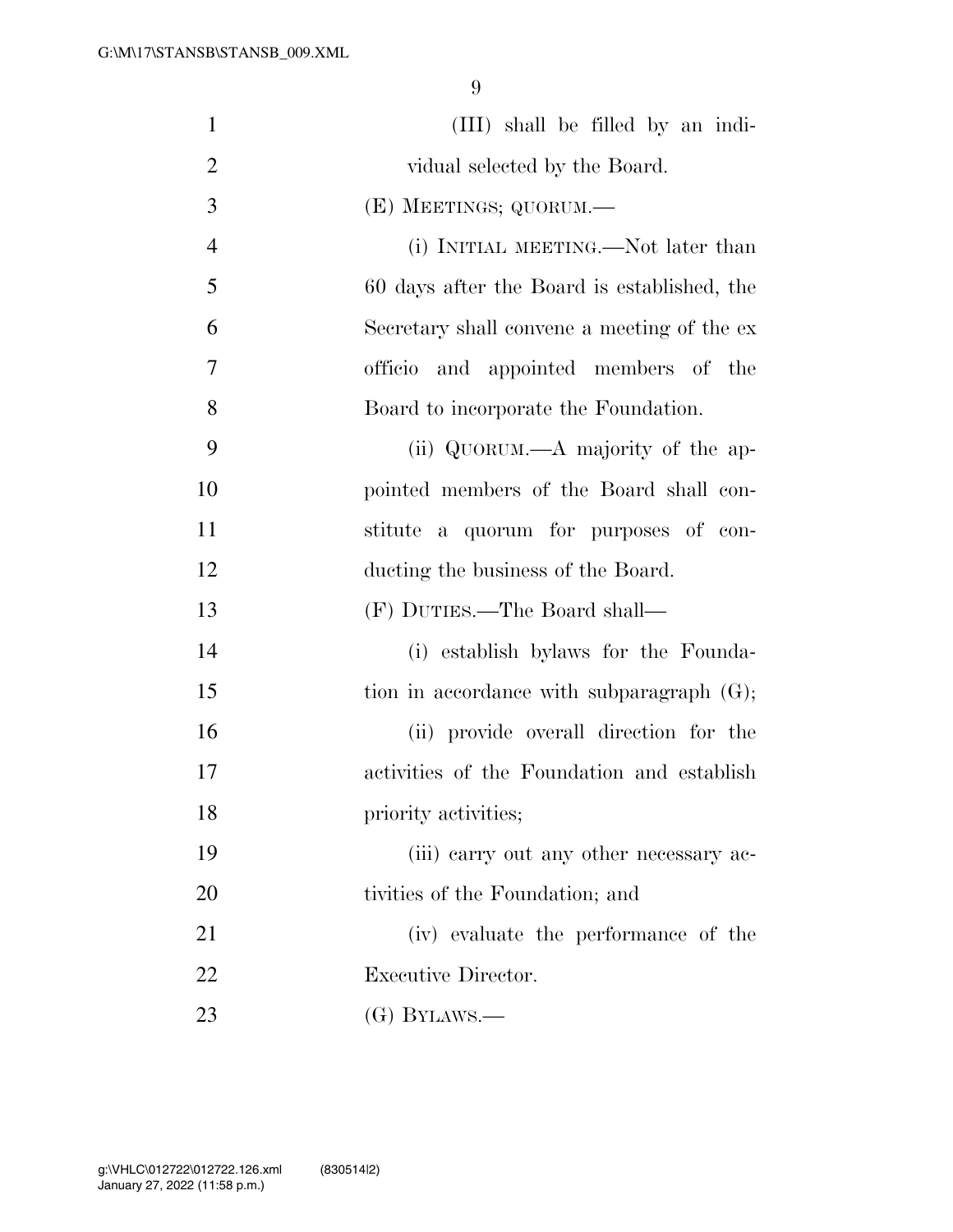| $\mathbf{1}$   | (i) IN GENERAL.—The bylaws estab-          |
|----------------|--------------------------------------------|
| $\overline{2}$ | lished under subparagraph $(F)(i)$ may in- |
| 3              | clude—                                     |
| $\overline{4}$ | (I) policies for the selection of          |
| 5              | Board members, officers, employees,        |
| 6              | agents, and contractors of the Foun-       |
| $\overline{7}$ | dation;                                    |
| 8              | (II) policies, including ethical           |
| 9              | standards, for-                            |
| 10             | (aa) the acceptance, solicita-             |
| 11             | tion, and disposition of donations         |
| 12             | and grants to the Foundation, in-          |
| 13             | eluding appropriate limits on the          |
| 14             | ability of donors to designate, by         |
| 15             | stipulation or restriction, the use        |
| 16             | or recipient of donated funds;             |
| 17             | and                                        |
| 18             | (bb) the disposition of assets             |
| 19             | of the Foundation;                         |
| 20             | (III) policies that subject all em-        |
| 21             | ployees, fellows, trainees, and other      |
| 22             | agents of the Foundation (including)       |
| 23             | ex officio and appointed members of        |
| 24             | the Board) to conflict of interest         |
| 25             | standards; and                             |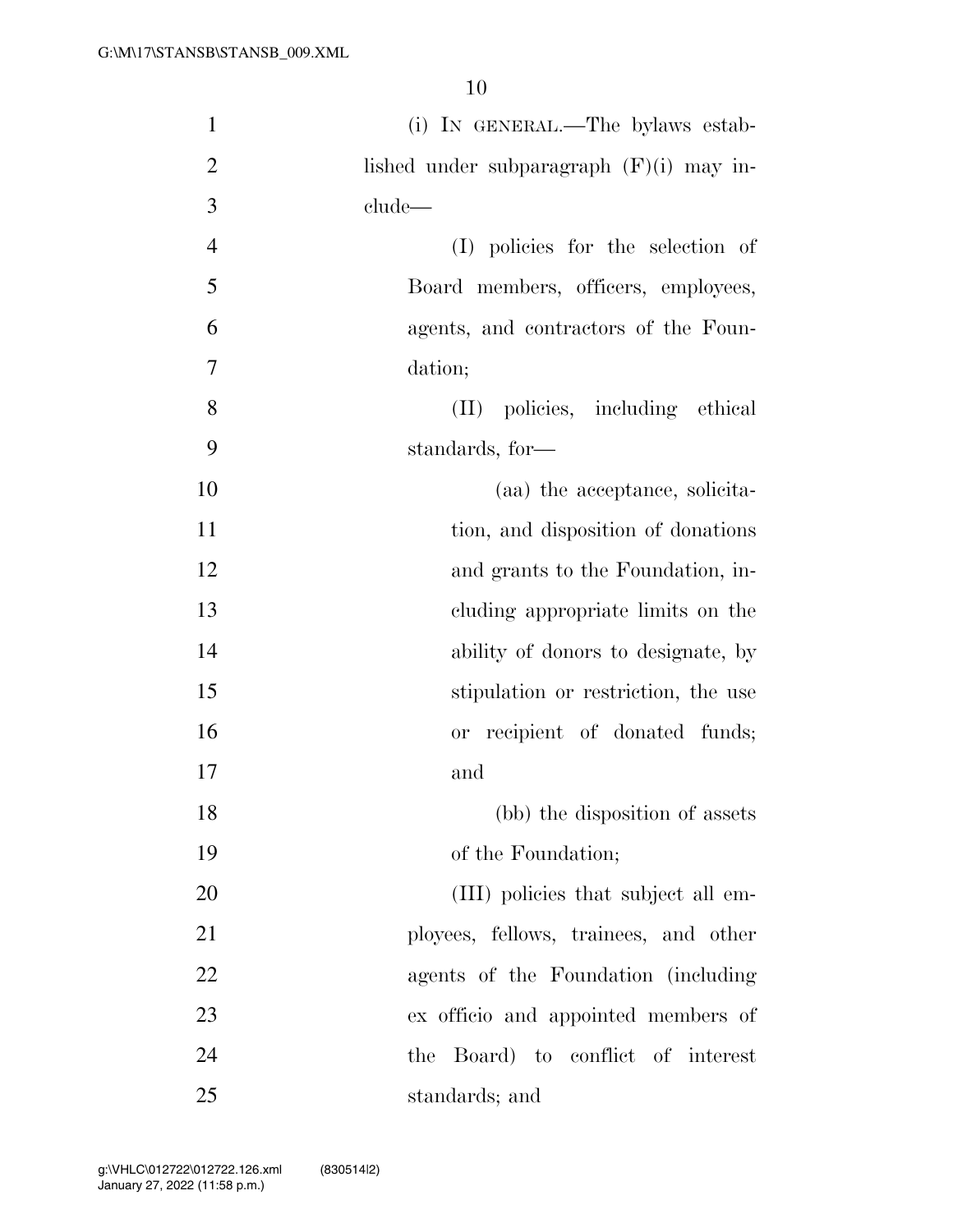| $\mathbf{1}$   | $(V)$ the specific duties of the Ex-         |
|----------------|----------------------------------------------|
| $\overline{2}$ | ecutive Director.                            |
| 3              | REQUIREMENTS.—The Board<br>(ii)              |
| $\overline{4}$ | shall ensure that the bylaws of the Foun-    |
| 5              | dation and the activities carried out under  |
| 6              | those bylaws shall not—                      |
| 7              | (I) reflect unfavorably on the               |
| 8              | ability of the Foundation to carry out       |
| 9              | activities in a fair and objective man-      |
| 10             | ner; or                                      |
| 11             | (II) compromise, or appear to                |
| 12             | compromise, the integrity of any gov-        |
| 13             | ernmental agency or program, or any          |
| 14             | officer or employee employed by, or          |
| 15             | involved in, a governmental agency or        |
| 16             | program.                                     |
| 17             | (H) COMPENSATION.—                           |
| 18             | (i) IN GENERAL.—No member of the             |
| 19             | Board shall receive compensation for serv-   |
| 20             | ing on the Board.                            |
| 21             | (ii) CERTAIN EXPENSES.—In accord-            |
| 22             | ance with the bylaws of the Foundation,      |
| 23             | members of the Board may be reimbursed       |
| 24             | for travel expenses, including per diem in   |
| 25             | lieu of subsistence, and other necessary ex- |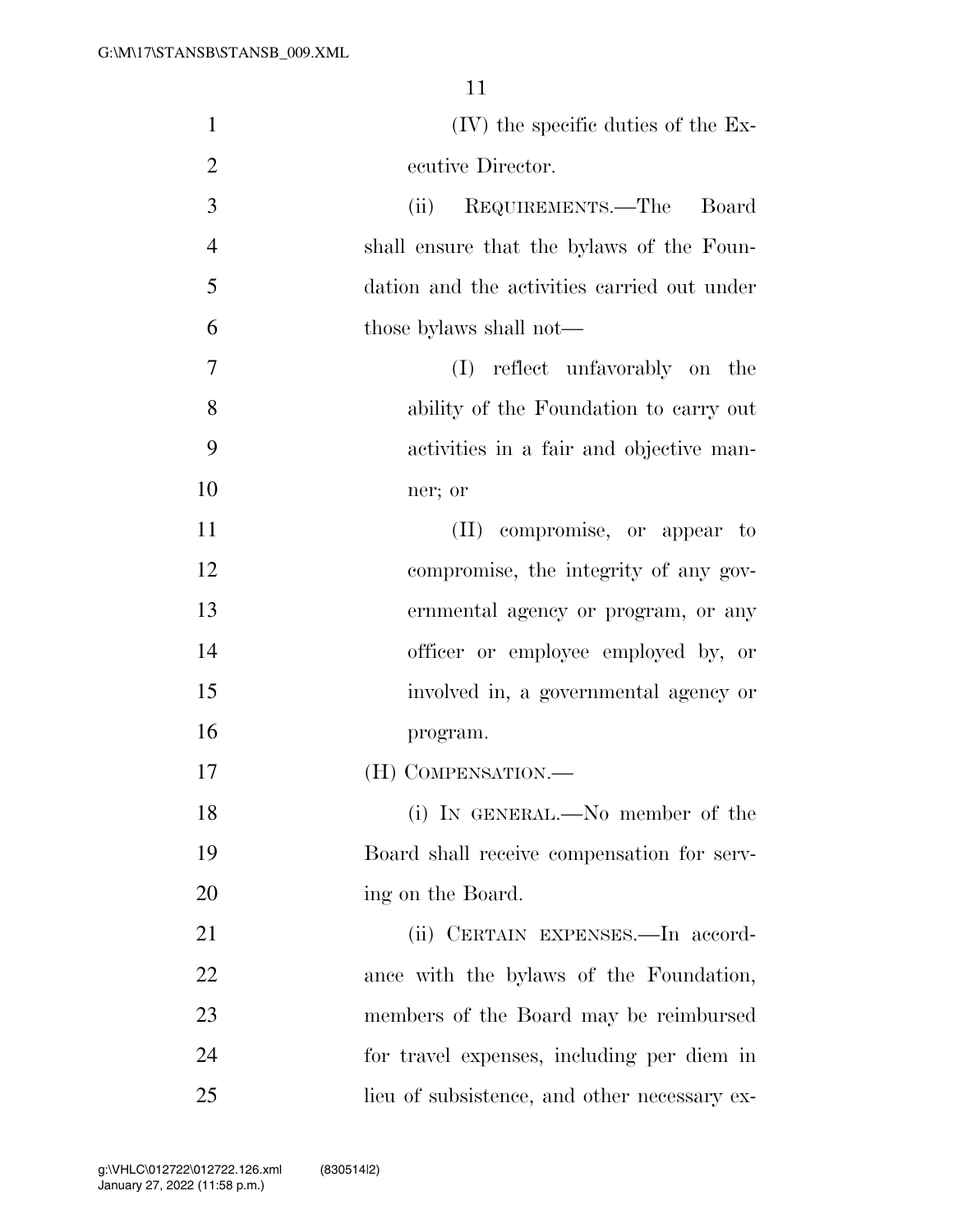| $\mathbf{1}$   | penses incurred in carrying out the duties       |
|----------------|--------------------------------------------------|
| $\overline{2}$ | of the Board.                                    |
| 3              | RESTRICTION ON MEMBERSHIP.-No<br>(I)             |
| $\overline{4}$ | employee of the Department shall be appointed    |
| 5              | as a member of the Board of Directors.           |
| 6              | (3) PURPOSES.—The purposes of the Founda-        |
| 7              | tion are—                                        |
| 8              | (A) to support the Department in carrying        |
| 9              | out the mission of the Department to ensure      |
| 10             | the security and prosperity of the United States |
| 11             | by addressing civilian energy and environmental  |
| 12             | challenges through transformative science and    |
| 13             | technology solutions; and                        |
| 14             | (B) to increase private and philanthropic        |
| 15             | sector investments that support efforts to cre-  |
| 16             | ate, characterize, develop, test, validate, and  |
| 17             | commercialize innovative technologies that ad-   |
| 18             | dress crosscutting national energy challenges,   |
| 19             | including those affecting minority, rural, and   |
| 20             | other underserved communities, by methods        |
| 21             | that include—                                    |
| 22             | (i) fostering collaboration and part-            |
| 23             | nerships with researchers from the Federal       |
| 24             | Government, State governments, institu-          |
| 25             | tions of higher education, including histori-    |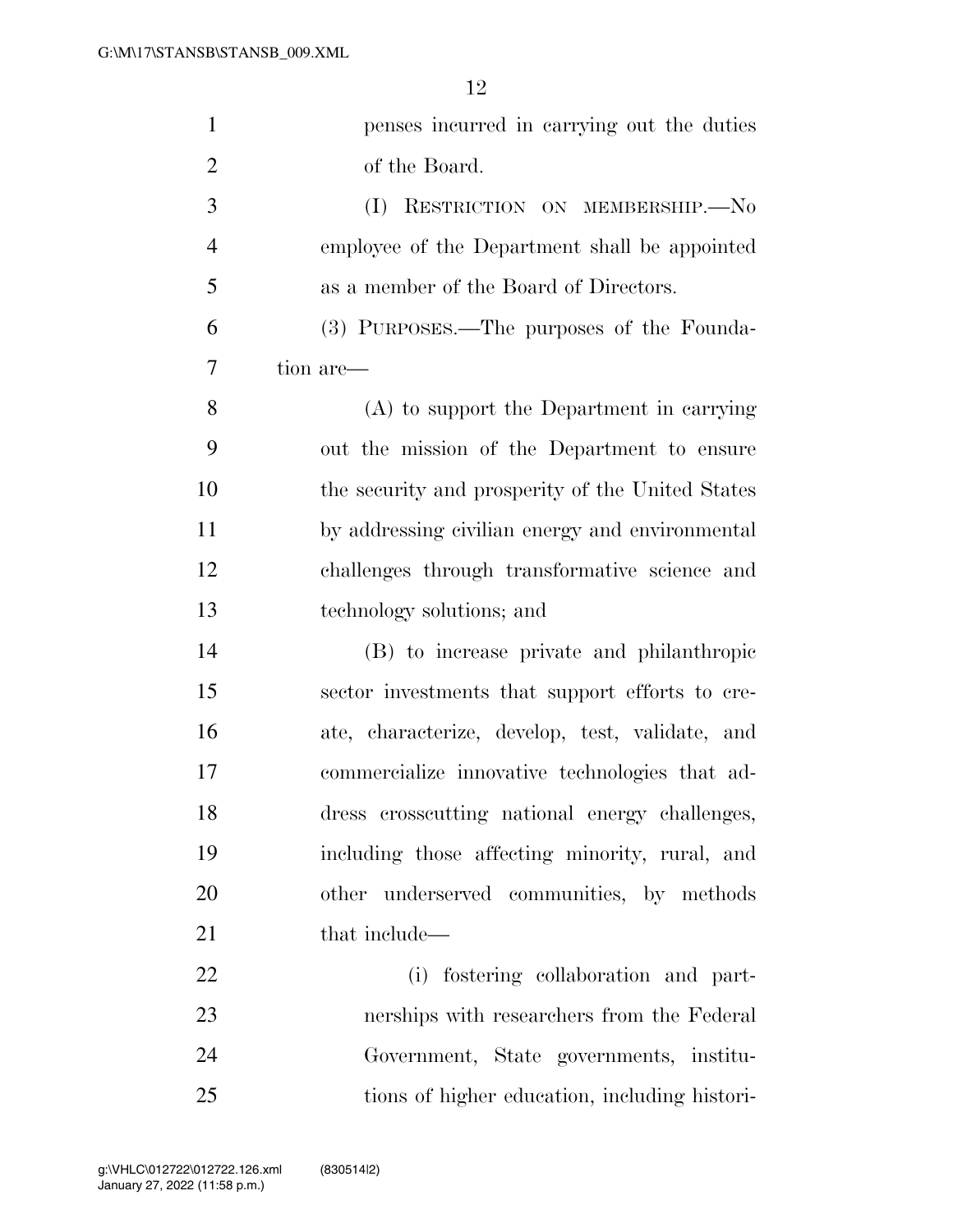| $\mathbf{1}$   | cally Black colleges and universities, Tribal |
|----------------|-----------------------------------------------|
| $\overline{2}$ | Colleges or Universities, and minority-serv-  |
| 3              | ing institutions, federally funded research   |
| $\overline{4}$ | and development centers, industry, and        |
| 5              | nonprofit organizations for the research,     |
| 6              | development, or commercialization<br>- of     |
| $\overline{7}$ | transformative energy and associated tech-    |
| 8              | nologies;                                     |
| 9              | (ii) strengthening and sharing best           |
| 10             | practices relating to regional economic de-   |
| 11             | velopment through scientific and energy in-   |
| 12             | novation, including in partnership with an    |
| 13             | Individual Laboratory-Associated Founda-      |
| 14             | tion;                                         |
| 15             | (iii) promoting new product develop-          |
| 16             | ment that supports job creation;              |
| 17             | (iv) administering prize competi-             |
| 18             | tions—                                        |
| 19             | (I) to accelerate private sector              |
| 20             | competition and investment; and               |
| 21             | (II) that complement the use of               |
| 22             | prize authority by the Department;            |
| 23             | (v) supporting programs that advance          |
| 24             | technology maturation, especially where       |
| 25             | there may be gaps in Federal or private       |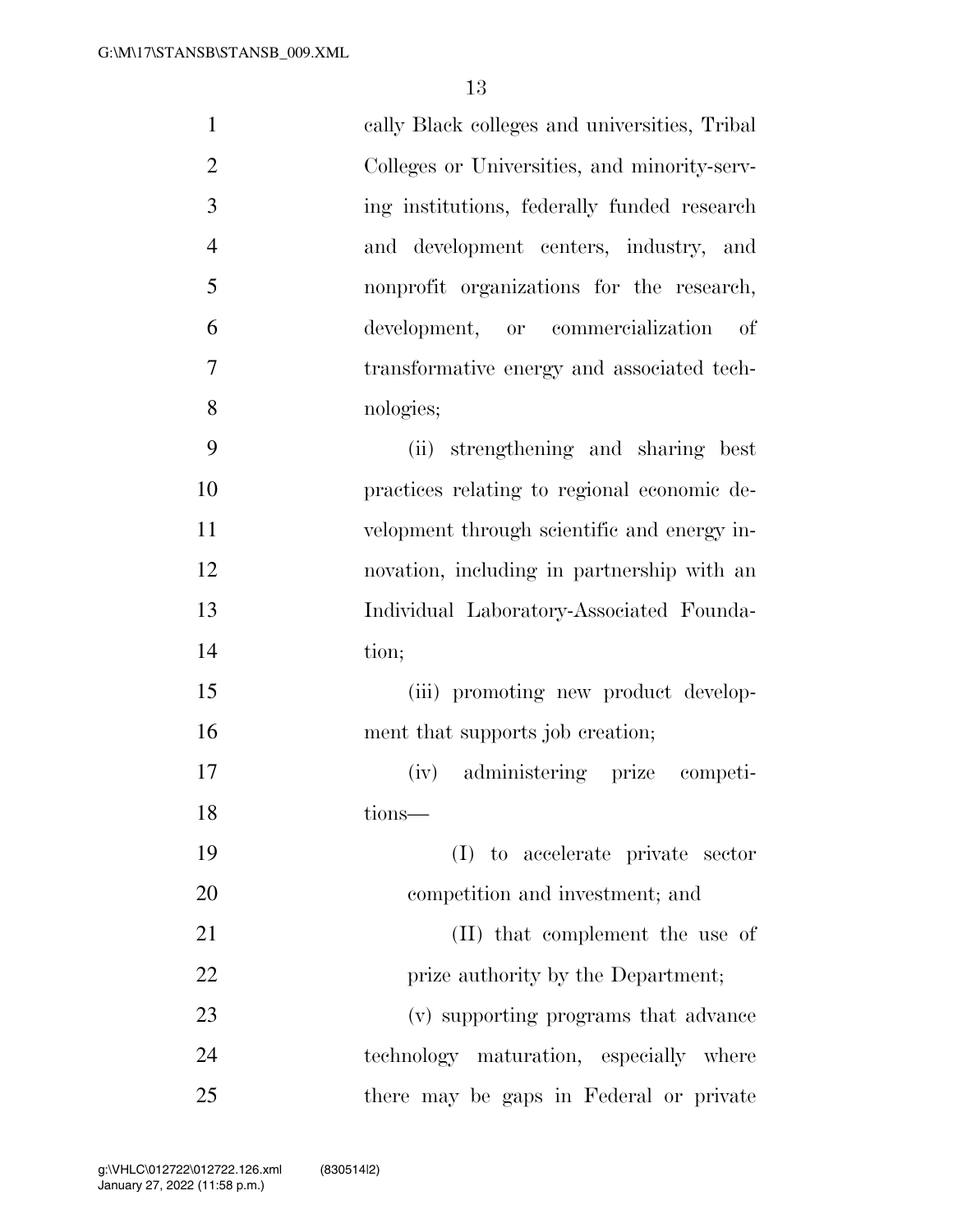| $\mathbf{1}$   | funding in the commercialization of a pro-        |
|----------------|---------------------------------------------------|
| $\overline{2}$ | totype technology;                                |
| 3              | (vi) supporting efforts to broaden par-           |
| $\overline{4}$ | ticipation in energy technology develop-          |
| 5              | ment among individuals from historically          |
| 6              | underrepresented groups or regions; and           |
| 7              | (vii) facilitating access to Department           |
| 8              | facilities, equipment, and expertise to as-       |
| 9              | sist in tackling national challenges.             |
| 10             | $(4)$ ACTIVITIES.—                                |
| 11             | STUDIES, COMPETITIONS,<br>(A)<br><b>AND</b>       |
| 12             | PROJECTS.—The Foundation may conduct and          |
| 13             | support studies, competitions, projects, and      |
| 14             | other activities that further the purposes of the |
| 15             | Foundation described in paragraph (3).            |
| 16             | (B) FELLOWSHIPS AND GRANTS.—                      |
| 17             | IN GENERAL.—The Foundation<br>(i)                 |
| 18             | may award fellowships and grants for ac-          |
| 19             | tivities relating to research, development,       |
| 20             | demonstration, or commercialization of en-        |
| 21             | ergy and other Department-supported               |
| 22             | technologies.                                     |
| 23             | (ii) FORM OF AWARD.—A fellowship                  |
| 24             | or grant under clause (i) may consist of a        |
| 25             | stipend, health insurance benefits, funds         |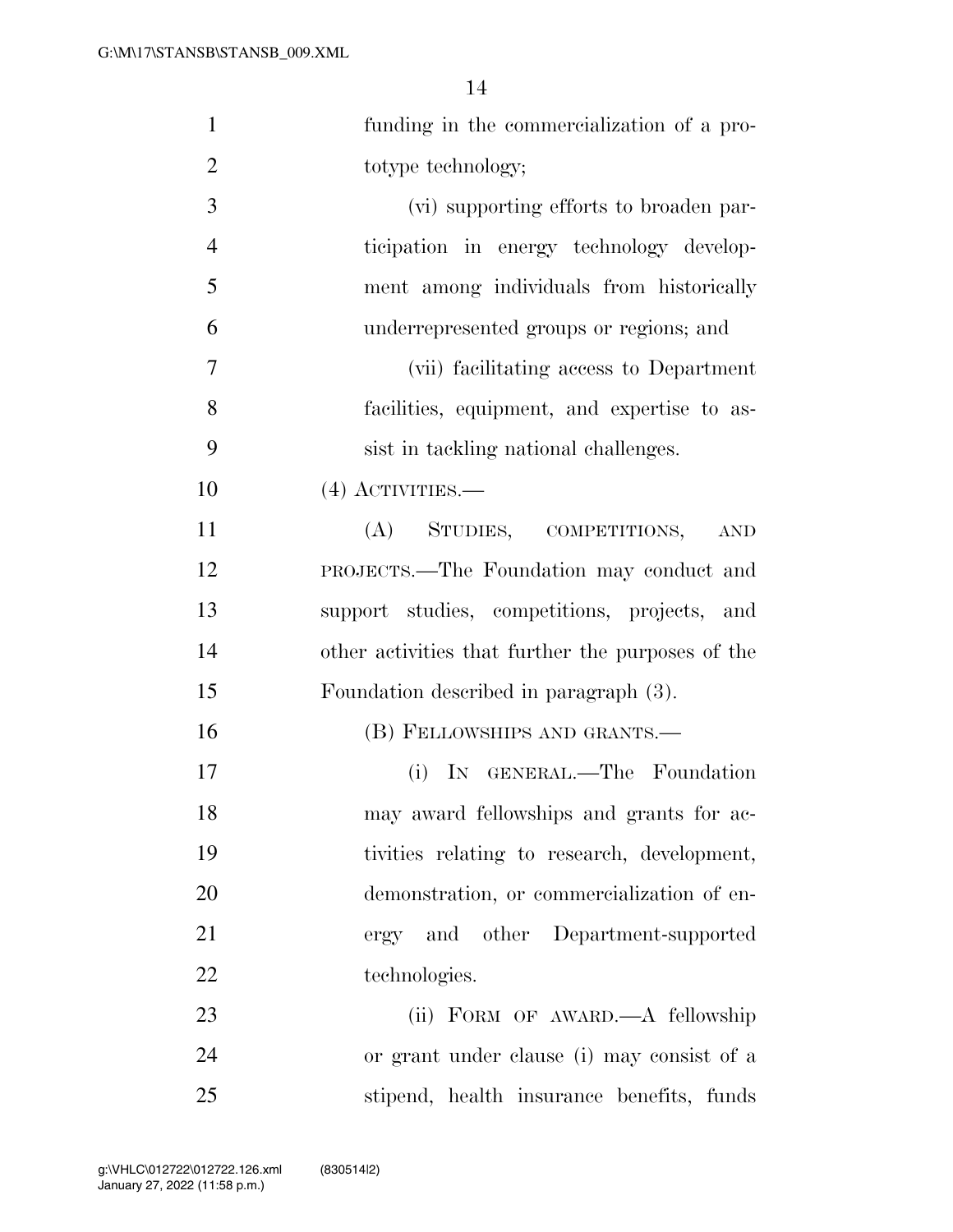| $\mathbf{1}$   | for travel, and funds for other appropriate |
|----------------|---------------------------------------------|
| $\overline{2}$ | expenses.                                   |
| 3              | (iii) SELECTION.—In selecting a re-         |
| $\overline{4}$ | cipient for a fellowship or grant under     |
| 5              | clause (i), the Foundation—                 |
| 6              | (I) shall make the selection based          |
| 7              | on the technical and commercializa-         |
| 8              | tion merits of the proposed project of      |
| 9              | the potential recipient; and                |
| 10             | (II) may consult with a potential           |
| 11             | recipient regarding the ability of the      |
| 12             | potential recipient to carry out various    |
| 13             | projects that would further the pur-        |
| 14             | poses of the Foundation described in        |
| 15             | paragraph (3).                              |
| 16             | (iv) NATIONAL LABORATORIES.—A               |
| 17             | National Laboratory that applies for or ac- |
| 18             | cepts an award under clause (i) shall not   |
| 19             | be considered to be engaging in a competi-  |
| 20             | tive process.                               |
| 21             | (C) ACCESSING FACILITIES AND EXPER-         |
| 22             | TISE.—The Foundation may work with the De-  |
| 23             | partment—                                   |
|                |                                             |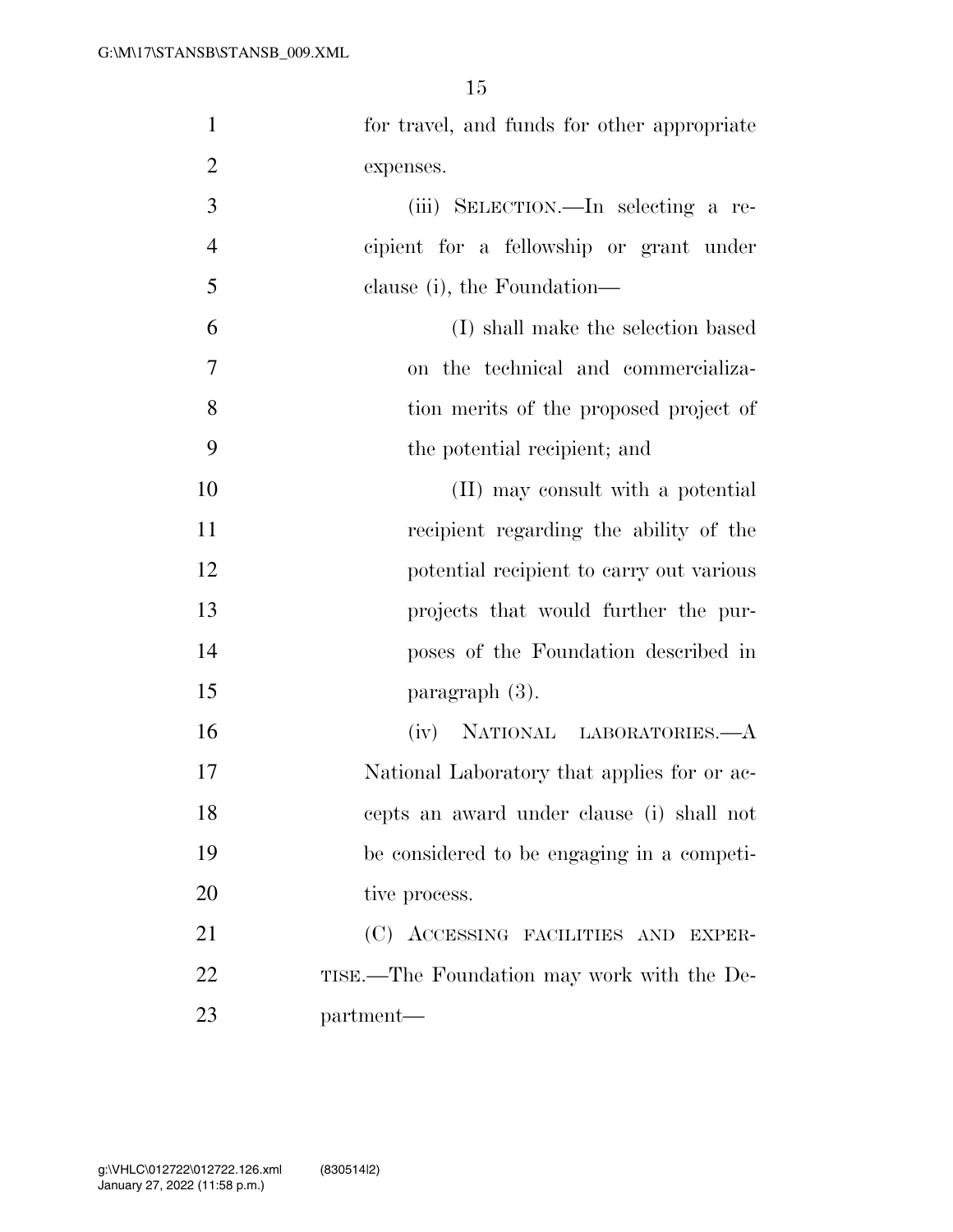| $\mathbf{1}$   | (i) to leverage the capabilities and fa-          |
|----------------|---------------------------------------------------|
| $\overline{2}$ | cilities of National Laboratories to com-         |
| 3              | mercialize technology; and                        |
| $\overline{4}$ | (ii) to assist with resources, including          |
| 5              | by providing information on the assets of         |
| 6              | each National Laboratory that may enable          |
| 7              | the commercialization of technology.              |
| 8              | (D)<br>TRAINING AND EDUCATION.—The                |
| 9              | Foundation may support programs that provide      |
| 10             | training to researchers, scientists, other rel-   |
| 11             | evant personnel at National Laboratories and      |
| 12             | institutions of higher education, and previous or |
| 13             | current recipients of or applicants for Depart-   |
| 14             | ment funding to help research, develop, dem-      |
| 15             | onstrate, and commercialize federally funded      |
| 16             | technology.                                       |
| 17             | (E) MATURATION FUNDING. The Foun-                 |
| 18             | dation shall support programs that provide        |
| 19             | maturation funding to researchers to advance      |
| 20             | the technology of those researchers for the pur-  |
| 21             | pose of moving products from a prototype stage    |
| 22             | to a commercial stage.                            |
| 23             | (F)<br>STAKEHOLDER ENGAGEMENT.—The                |
| 24             | Foundation shall convene, and may consult         |
| 25             | with, representatives from the Department, in-    |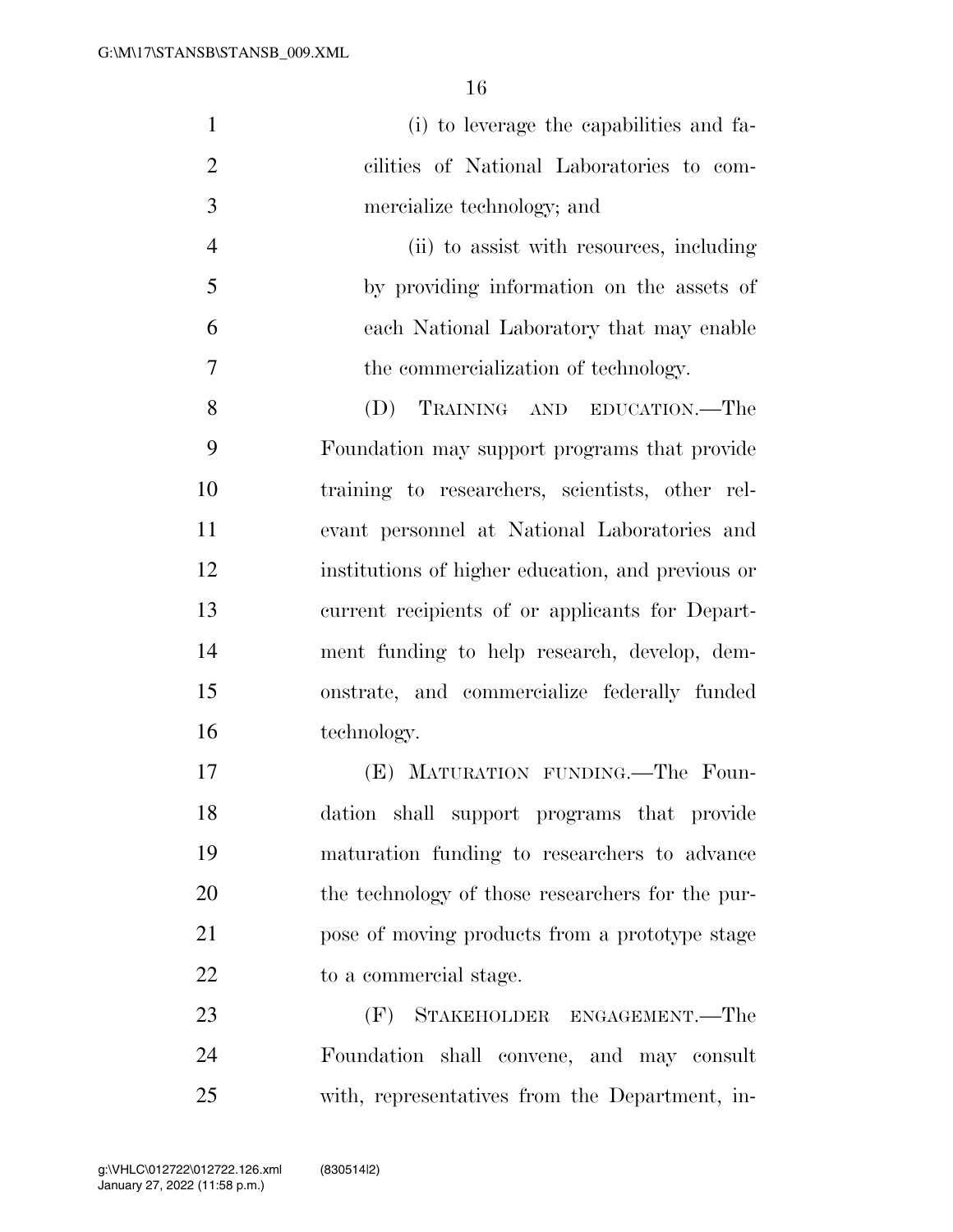| $\mathbf{1}$   | stitutions of higher education, National Labora-  |
|----------------|---------------------------------------------------|
| $\overline{2}$ | tories, the private sector, and commercialization |
| 3              | organizations to develop programs for the pur-    |
| $\overline{4}$ | poses of the Foundation described in paragraph    |
| 5              | (3) and to advance the activities of the Founda-  |
| 6              | tion.                                             |
| 7              | (G) INDIVIDUAL AND FEDERAL LABORA-                |
| 8              | TORY-ASSOCIATED FOUNDATIONS.-                     |
| 9              | (i) DEFINITION OF COVERED FOUN-                   |
| 10             | DATION.—In this subparagraph, the term            |
| 11             | "covered foundation" means each of the            |
| 12             | following:                                        |
| 13             | (I) An Individual Laboratory-As-                  |
| 14             | sociated Foundation.                              |
| 15             | (II) A Federal Laboratory-Asso-                   |
| 16             | ciated Foundation established pursu-              |
| 17             | ant to subsection $(c)(1)$ .                      |
| 18             | (ii) SUPPORT.—The Foundation shall                |
| 19             | provide support to and collaborate with           |
| 20             | covered foundations.                              |
| 21             | (iii) GUIDELINES AND TEMPLATES.—                  |
| 22             | For the purpose of providing support              |
| 23             | under clause (ii), the Secretary shall estab-     |
| 24             | lish suggested guidelines and templates for       |
| 25             | covered foundations, including—                   |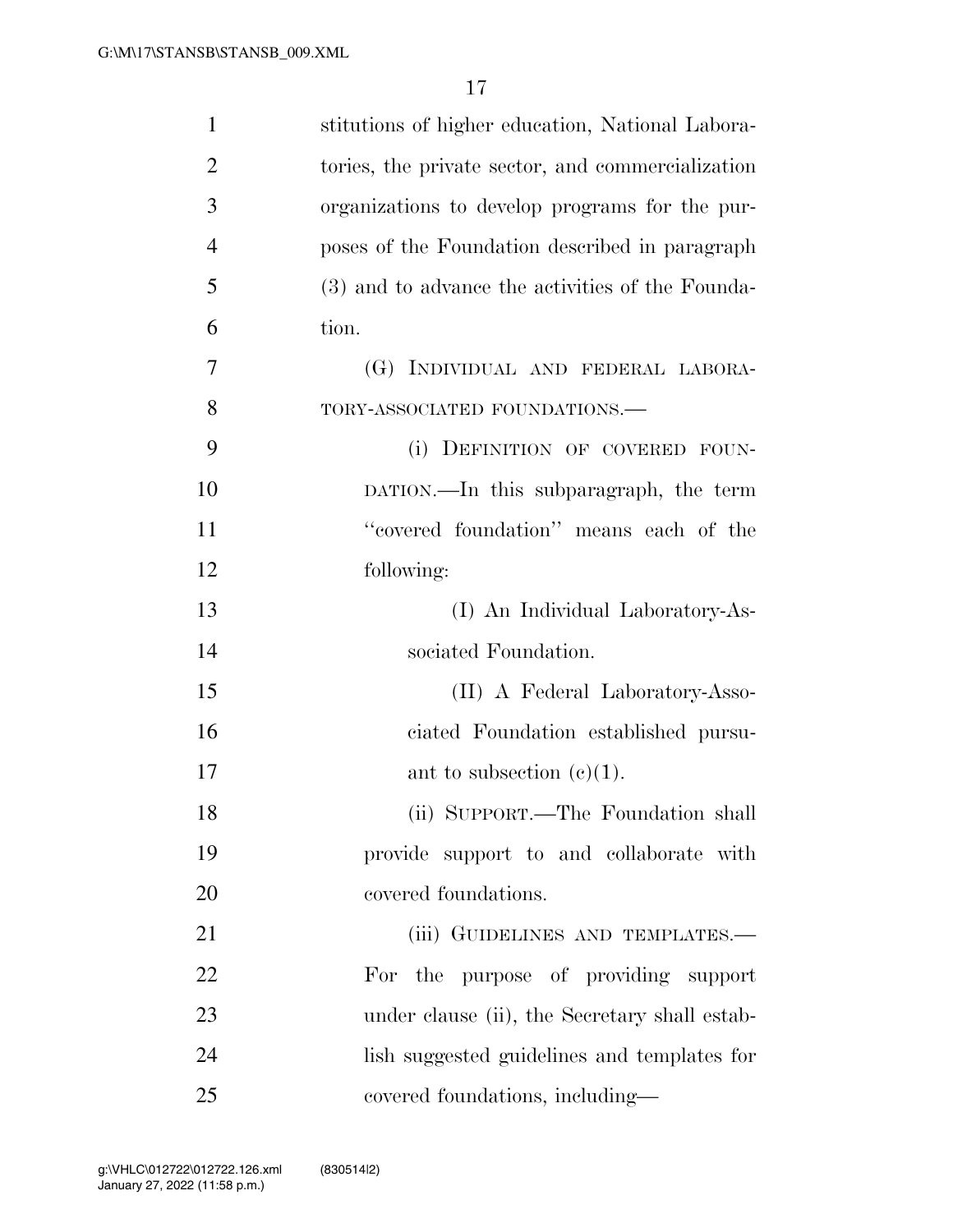| $\mathbf{1}$   | (I) a standard adaptable organi-           |
|----------------|--------------------------------------------|
| $\overline{2}$ | zational design for responsible man-       |
| 3              | agement;                                   |
| $\overline{4}$ | (II) standard and legally tenable          |
| 5              | bylaws and money-handling proce-           |
| 6              | dures; and                                 |
| 7              | (III) a standard training cur-             |
| 8              | riculum to orient and expand the op-       |
| 9              | erating expertise of personnel em-         |
| 10             | ployed by covered foundations.             |
| 11             | (iv) AFFILIATIONS.—Nothing in this         |
| 12             | subparagraph requires—                     |
| 13             | (I) an existing Individual Labora-         |
| 14             | tory-Associated Foundation to modify       |
| 15             | current practices or affiliate with the    |
| 16             | Foundation; or                             |
| 17             | (II) a covered foundation to be            |
| 18             | bound by charter or corporate bylaws       |
| 19             | as permanently affiliated with the         |
| 20             | Foundation.                                |
| 21             | (H)<br>SUPPLEMENTAL PROGRAMS.—The          |
| 22             | Foundation may carry out supplemental pro- |
| 23             | $grams-$                                   |
| 24             | (i) to conduct and support forums,         |
| 25             | meetings, conferences, courses, and train- |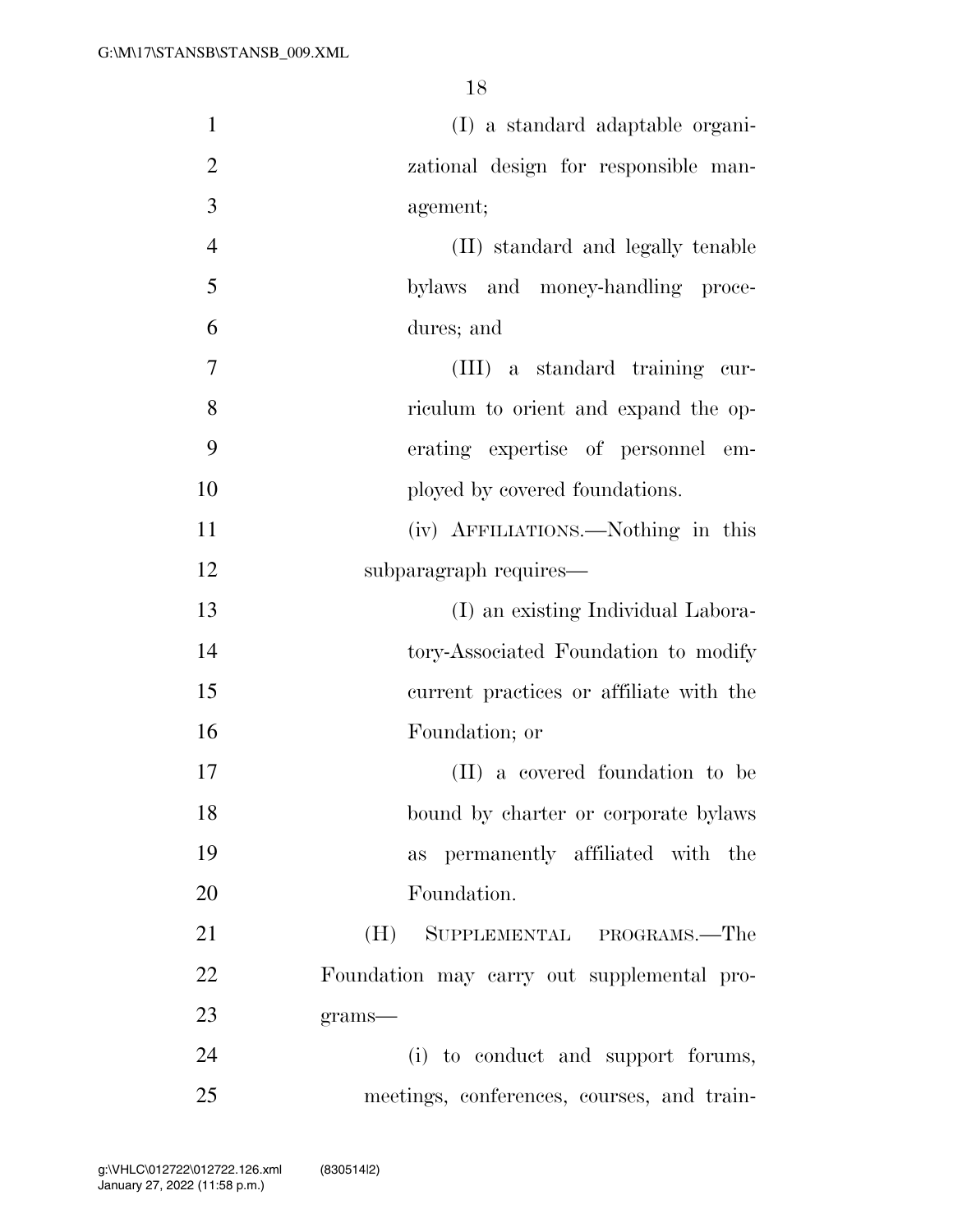| $\mathbf{1}$   | ing workshops consistent with the purposes      |
|----------------|-------------------------------------------------|
| $\overline{2}$ | of the Foundation described in paragraph        |
| 3              | (3);                                            |
| $\overline{4}$ | (ii) to support and encourage the un-           |
| 5              | derstanding and development of data that        |
| 6              | promotes the translation of technologies        |
| 7              | from the research stage, through the devel-     |
| 8              | opment and maturation stage, and ending         |
| 9              | in the market stage;                            |
| 10             | (iii) for writing, editing, printing, pub-      |
| 11             | lishing, and vending books and other mate-      |
| 12             | rials relating to research carried out under    |
| 13             | the Foundation and the Department; and          |
| 14             | (iv) to conduct other activities to             |
| 15             | carry out and support the purposes of the       |
| 16             | Foundation described in paragraph (3).          |
| 17             | (I) EVALUATIONS.—The Foundation shall           |
| 18             | support the development of an evaluation meth-  |
| 19             | odology, to be used as part of any program sup- |
| 20             | ported by the Foundation, that shall—           |
| 21             | (i) consist of qualitative and quan-            |
| 22             | titative metrics; and                           |
| 23             | (ii) include periodic third-party eval-         |
| 24             | uation of those programs and other activi-      |
| 25             | ties of the Foundation.                         |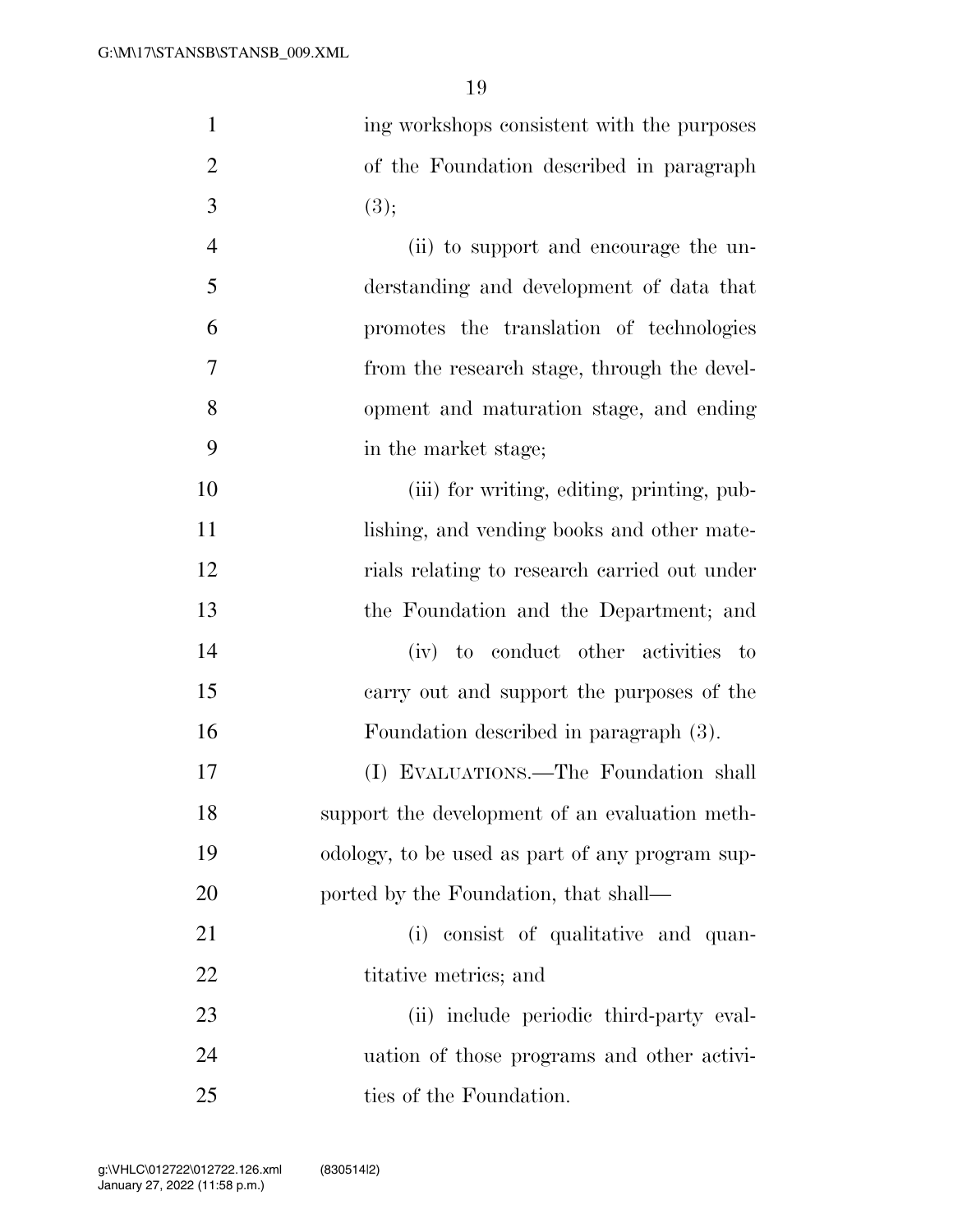| $\mathbf{1}$   | (J) COMMUNICATIONS.—The Foundation                 |
|----------------|----------------------------------------------------|
| $\overline{2}$ | shall develop an expertise in communications to    |
| 3              | promote the work of grant and fellowship re-       |
| $\overline{4}$ | cipients under subparagraph (B), the commer-       |
| 5              | cialization successes of the Foundation, oppor-    |
| 6              | tunities for partnership with the Foundation,      |
| 7              | and other activities.                              |
| 8              | (K) AUTHORITY OF FOUNDATION.—The                   |
| 9              | Foundation shall be the sole entity responsible    |
| 10             | for carrying out the activities described in this  |
| 11             | paragraph.                                         |
| 12             | $(5)$ ADMINISTRATION.—                             |
| 13             | (A) EXECUTIVE DIRECTOR.—The Board                  |
| 14             | shall hire an Executive Director of the Founda-    |
| 15             | tion, who shall serve at the pleasure of the       |
| 16             | Board. Subject to the compliance with the poli-    |
| 17             | cies and bylaws established by the Board pursu-    |
| 18             | ant to paragraph $(2)(G)$ , the Executive Director |
| 19             | shall be responsible for the daily operations of   |
| 20             | the Foundation in carrying out the activities of   |
| 21             | the Foundation described in paragraph (4).         |
|                |                                                    |

 (B) ADMINISTRATIVE CONTROL.—No member of the Board, officer or employee of the Foundation or of any program established by the Foundation, or participant in a program es-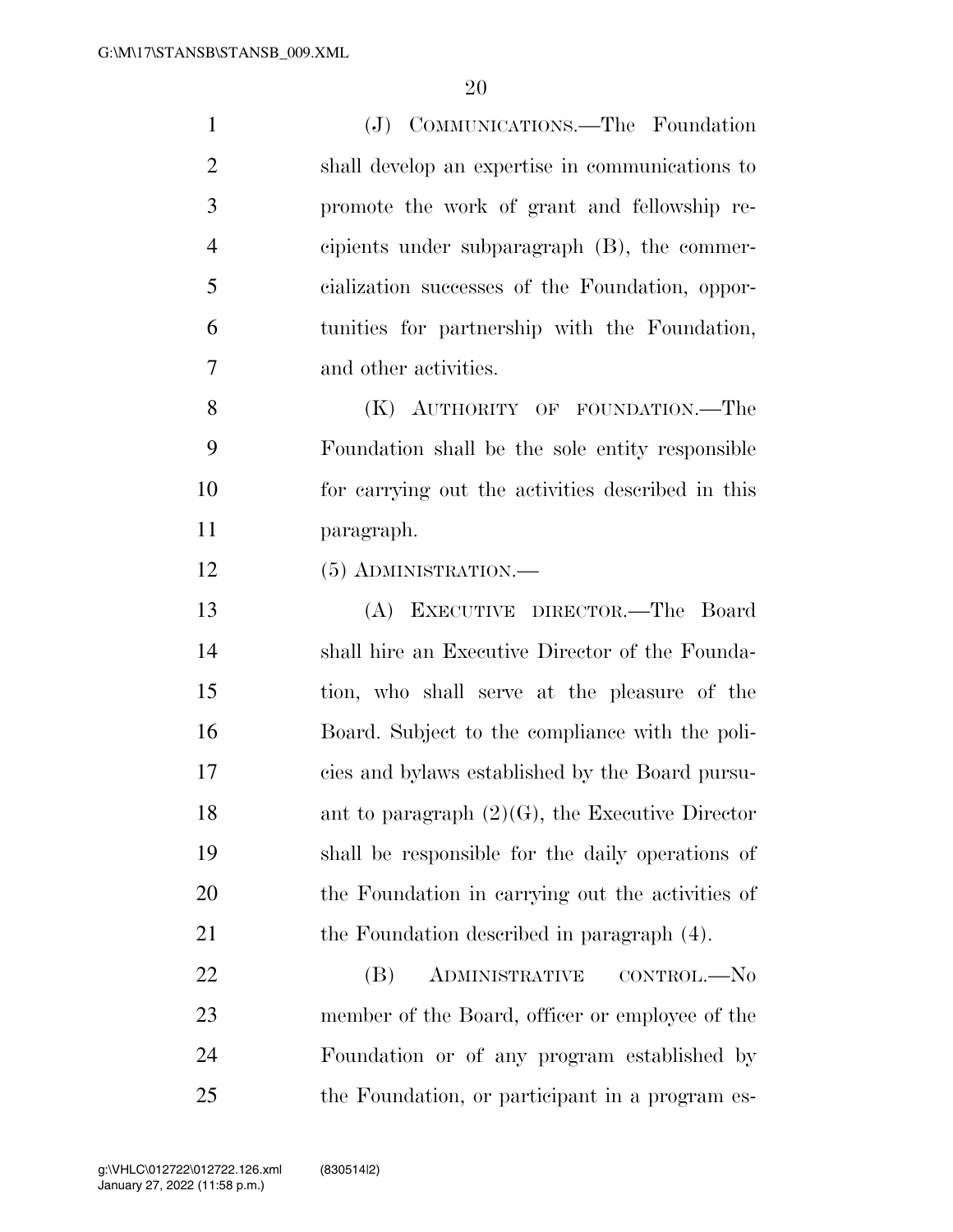| $\mathbf{1}$   | tablished by the Foundation, shall exercise ad-   |
|----------------|---------------------------------------------------|
| $\overline{2}$ | ministrative control over any Federal employee.   |
| 3              | (C) STRATEGIC PLAN.—Not later than 1              |
| $\overline{4}$ | year after the date of enactment of this Act, the |
| 5              | Foundation shall submit to the Committee on       |
| 6              | Energy and Natural Resources of the Senate        |
| 7              | and the Committee on Science, Space, and          |
| 8              | Technology of the House of Representatives a      |
| 9              | strategic plan that contains—                     |
| 10             | (i) a plan for the Foundation to be-              |
| 11             | come financially self-sustaining in fiscal        |
| 12             | year 2023 and thereafter (except for the          |
| 13             | amounts provided each fiscal year under           |
| 14             | paragraph $(12)(A)(iii)$ ;                        |
| 15             | (ii) a forecast of major crosscutting             |
| 16             | energy challenge opportunities, including         |
| 17             | short- and long-term objectives, identified       |
| 18             | by the Board, with input from commu-              |
| 19             | nities representing the entities and areas        |
| 20             | of subject matter expertise, as applicable,       |
| 21             | described in paragraph $(2)(B)(iii)(II);$         |
| 22             | (iii) a description of the efforts that           |
| 23             | the Foundation will take to be transparent        |
| 24             | in the processes of the Foundation, includ-       |
| 25             | ing processes relating to-                        |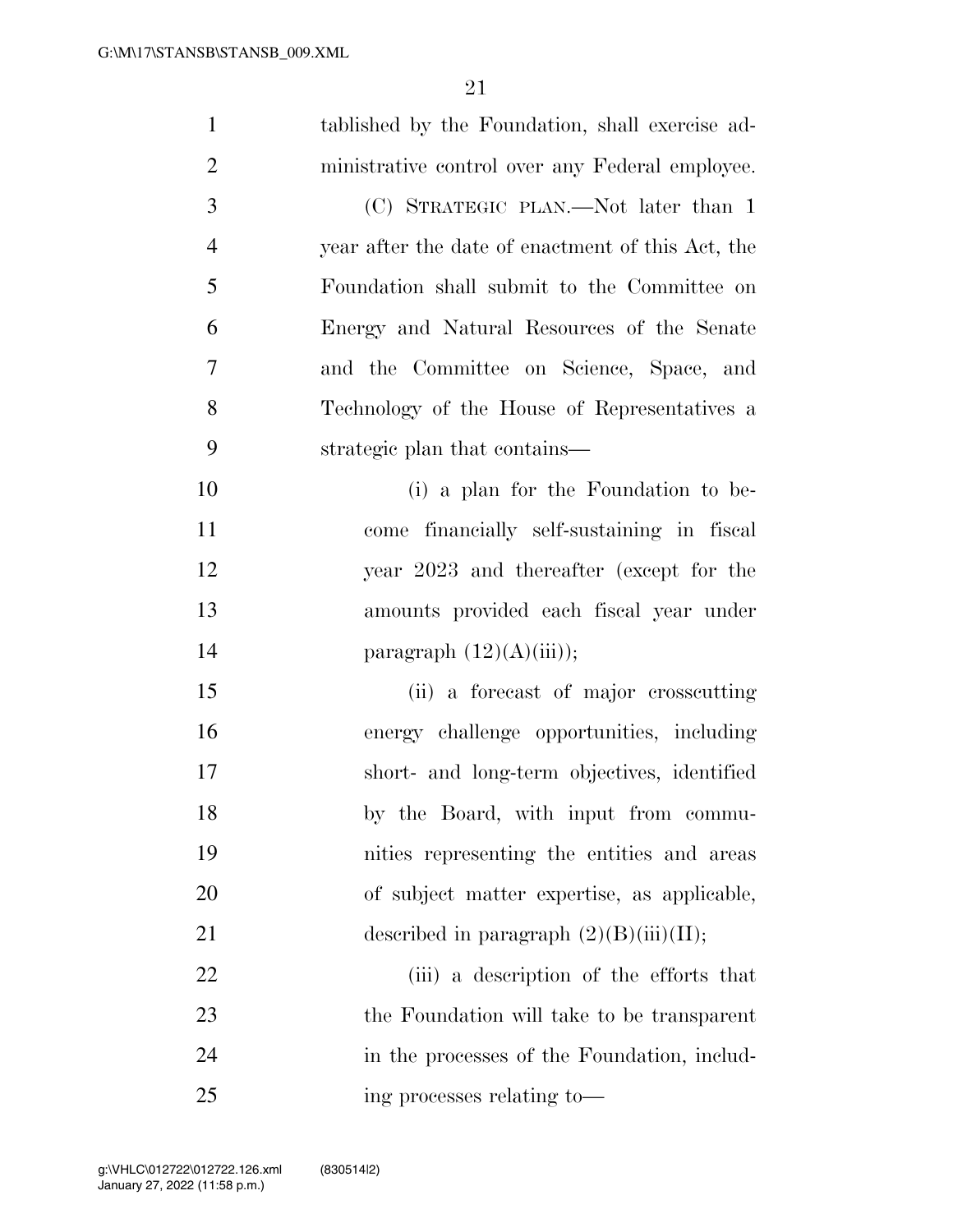| $\mathbf{1}$   | (I) grant awards, including selec-          |
|----------------|---------------------------------------------|
| $\overline{2}$ | tion, review, and notification;             |
| 3              | (II) communication of past, cur-            |
| $\overline{4}$ | rent, and future research priorities;       |
| 5              | and                                         |
| 6              | (III) solicitation of and response          |
| 7              | to public input on the opportunities        |
| 8              | identified under clause (ii);               |
| 9              | (iv) a description of the financial         |
| 10             | goals and benchmarks of the Foundation      |
| 11             | for the following 10 years;                 |
| 12             | (v) a description of the efforts under-     |
| 13             | taken by the Foundation to engage histori-  |
| 14             | cally underrepresented groups or regions,   |
| 15             | including through collaborations with his-  |
| 16             | torically Black colleges and universities,  |
| 17             | Tribal Colleges and Universities, minority- |
| 18             | serving institutions, and minority-owned    |
| 19             | and women-owned businesses; and             |
| 20             | (vi) a description of the efforts under-    |
| 21             | taken by the Foundation to ensure max-      |
| 22             | imum complementarity and minimum re-        |
| 23             | dundancy with investments made by the       |
| 24             | Department.                                 |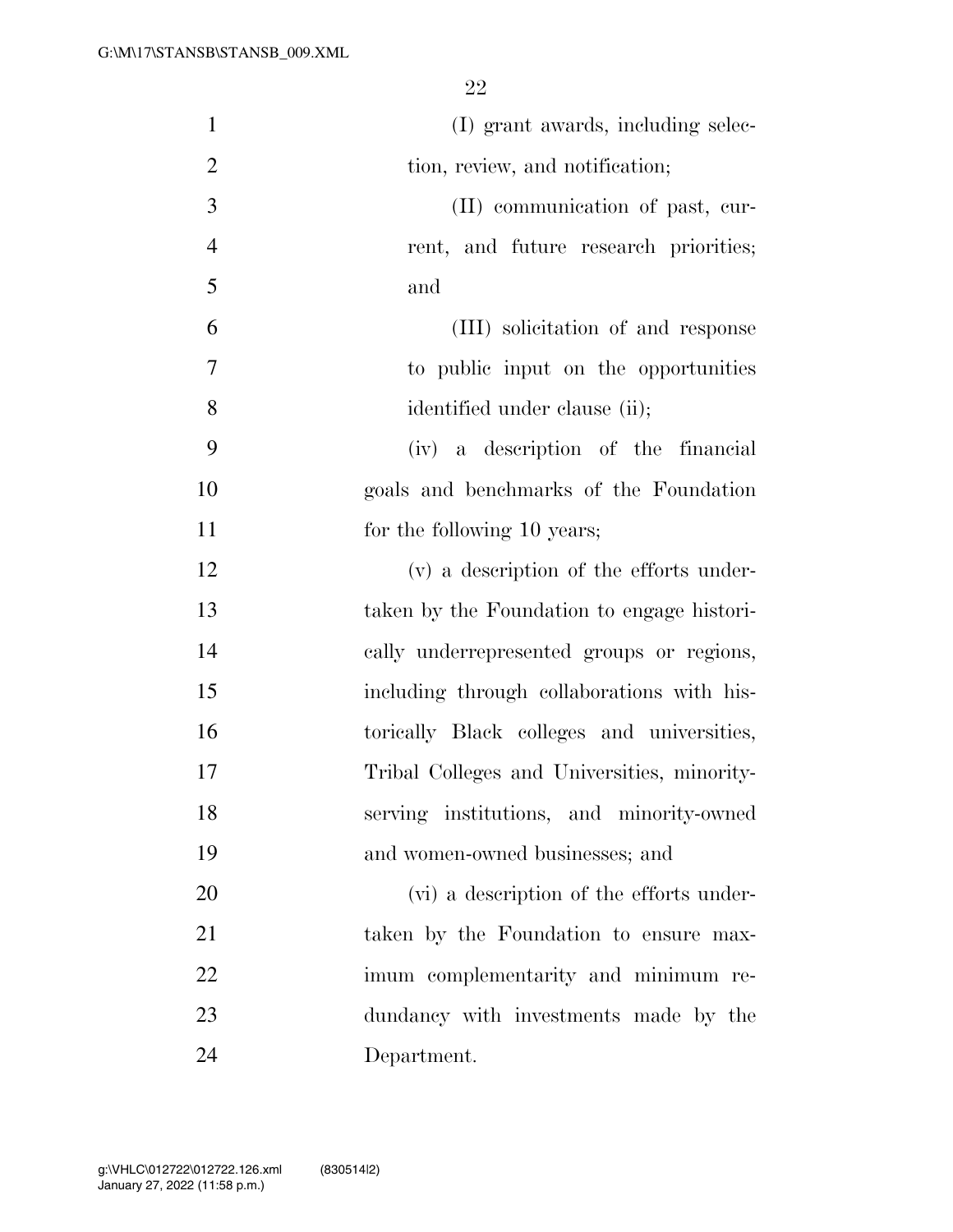| $\mathbf{1}$   | (D) ANNUAL REPORT.—Not later than 1              |
|----------------|--------------------------------------------------|
| $\overline{2}$ | year after the date on which the Foundation is   |
| 3              | established, and every 2 years thereafter, the   |
| $\overline{4}$ | Foundation shall submit to the Committee on      |
| 5              | Energy and Natural Resources of the Senate,      |
| 6              | the Committee on Science, Space, and Tech-       |
| 7              | nology of the House of Representatives, and the  |
| 8              | Secretary a report that, for the year covered by |
| 9              | the report—                                      |
| 10             | describes the activities of the<br>(i)           |
| 11             | Foundation and the progress of the Foun-         |
| 12             | dation in furthering the purposes of the         |
| 13             | Foundation described in paragraph (3);           |
| 14             | (ii) provides a specific accounting of           |
| 15             | the source and use of all funds made avail-      |
| 16             | able to the Foundation to carry out those        |
| 17             | activities to ensure transparency in the         |
| 18             | alignment of Department missions<br>and          |
| 19             | policies with national security;                 |
| 20             | (iii) describes how the results of the           |
| 21             | activities of the Foundation could be incor-     |
| 22             | porated into the procurement processes of        |
| 23             | the General Services Administration; and         |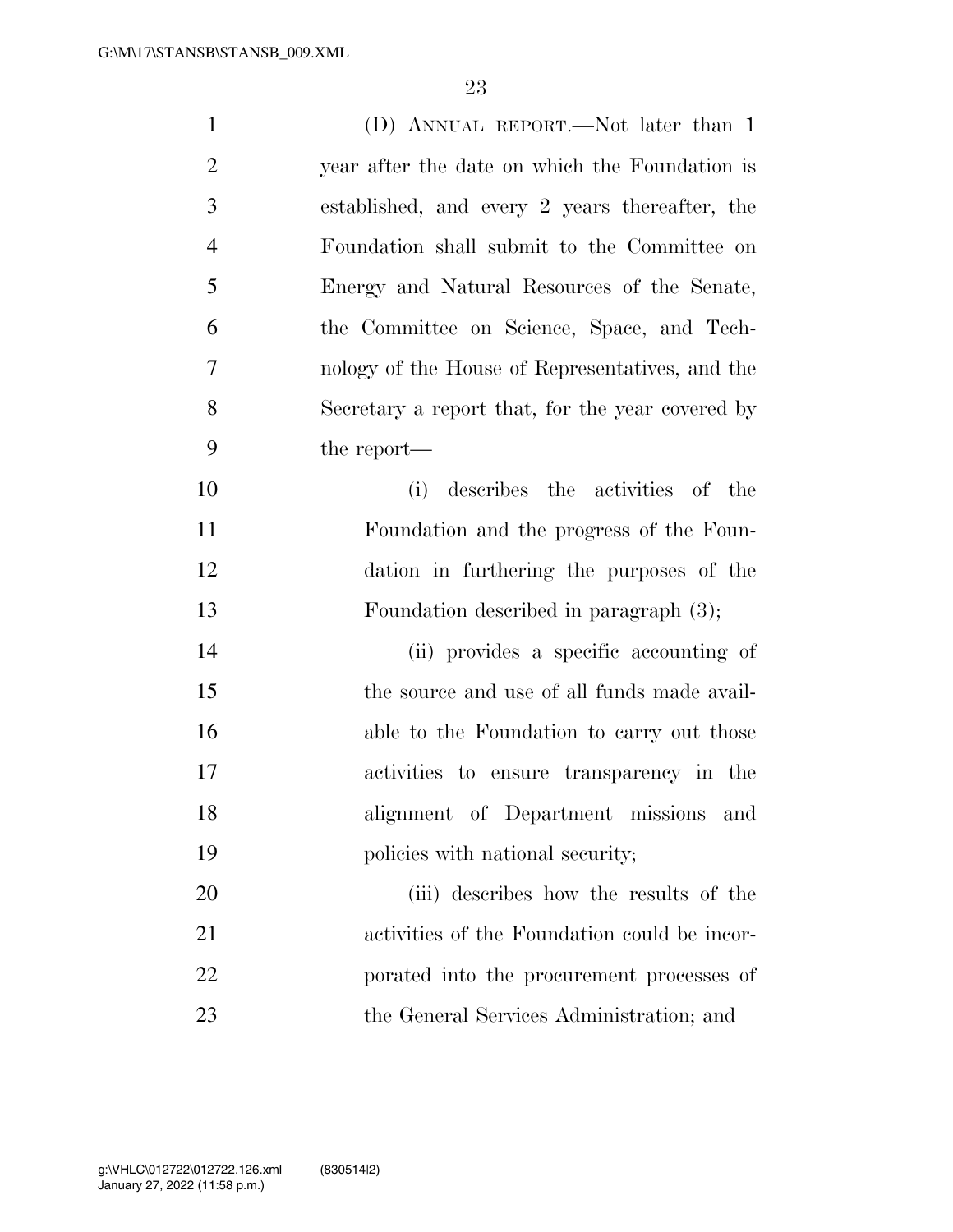| $\mathbf{1}$   | (iv) includes a summary of each eval-           |
|----------------|-------------------------------------------------|
| $\overline{2}$ | uation conducted using the evaluation           |
| 3              | methodology described in paragraph $(4)(I)$ .   |
| 4              | (E) EVALUATION BY COMPTROLLER GEN-              |
| 5              | ERAL.—Not later than 5 years after the date on  |
| 6              | which the Foundation is established, the Comp-  |
| 7              | troller General of the United States shall sub- |
| 8              | mit to the Committee on Energy and Natural      |
| 9              | Resources of the Senate and the Committee on    |
| 10             | Science, Space, and Technology of the House of  |
| 11             | Representatives—                                |
| 12             | (i) an evaluation of-                           |
| 13             | (I) the extent to which the Foun-               |
| 14             | dation is achieving the mission of the          |
| 15             | Foundation; and                                 |
| 16             | (II) the operation of the Founda-               |
| 17             | tion; and                                       |
| 18             | (ii) any recommendations on how the             |
| 19             | Foundation may be improved.                     |
| 20             | (F) AUDITS.—The Foundation shall—               |
| 21             | (i) provide for annual audits of the fi-        |
| $22\,$         | nancial condition of the Foundation; and        |
| 23             | (ii) make the audits, and all other             |
| 24             | records, documents, and papers of the           |
| 25             | Foundation, available to the Secretary and      |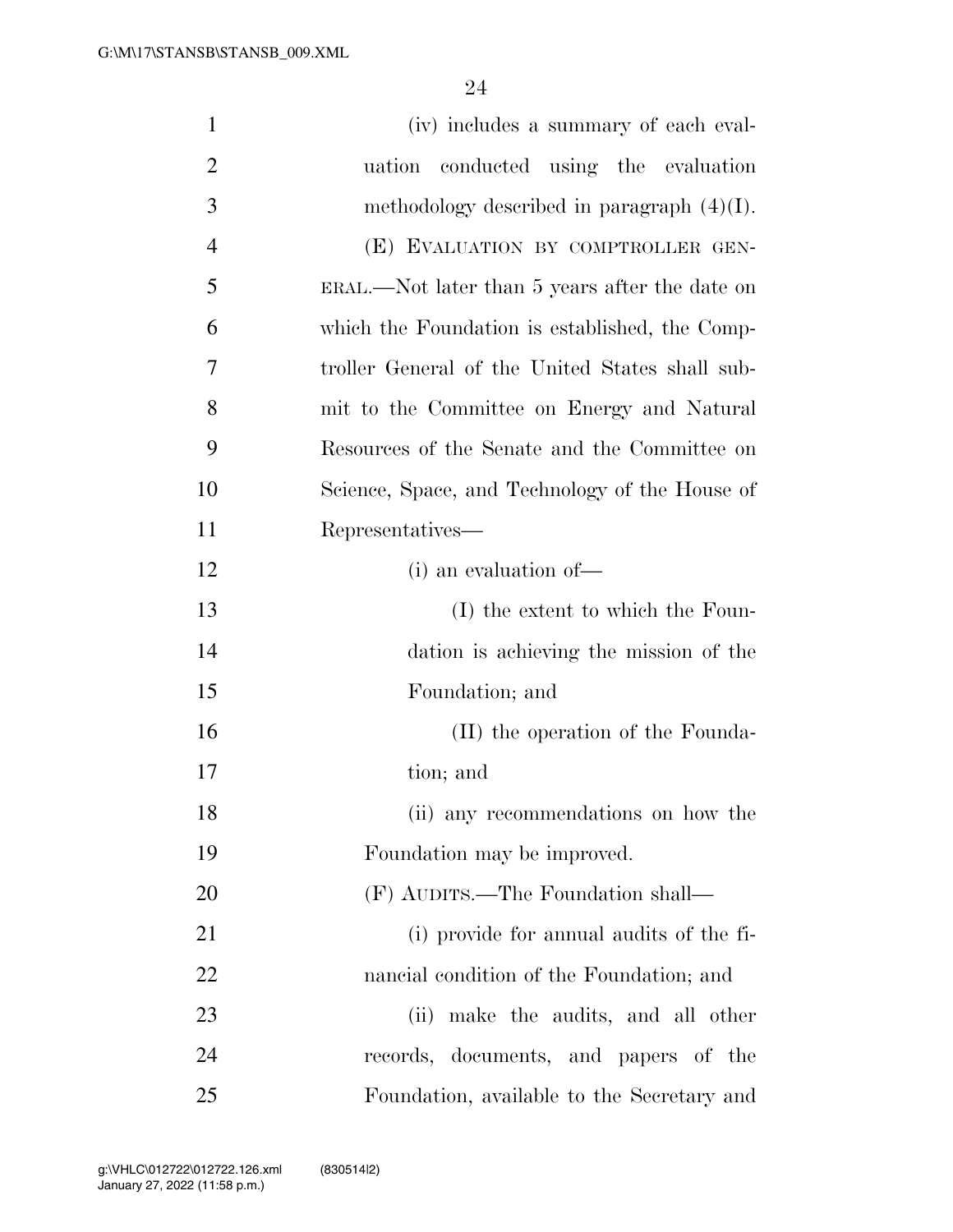| $\mathbf{1}$   | the Comptroller General of the United            |
|----------------|--------------------------------------------------|
| $\overline{2}$ | States for examination or audit.                 |
| 3              | (G) SEPARATE FUND ACCOUNTS.—The                  |
| $\overline{4}$ | Board shall ensure that any funds received       |
| 5              | under paragraph $(12)(A)$ are held in a separate |
| 6              | account from any other funds received by the     |
| 7              | Foundation.                                      |
| 8              | (H) INTEGRITY.—                                  |
| 9              | (i) IN GENERAL.—To ensure integrity              |
| 10             | in the operations of the Foundation, the         |
| 11             | Board shall develop and enforce procedures       |
| 12             | relating to standards of conduct, financial      |
| 13             | disclosure statements, conflicts of interest     |
| 14             | (including recusal and waiver rules), au-        |
| 15             | dits, and any other matters determined ap-       |
| 16             | propriate by the Board.                          |
| 17             | (ii) FINANCIAL CONFLICTS OF INTER-               |
| 18             | EST.—To mitigate conflicts of interest and       |
| 19             | risks from malign foreign influence, any         |
| 20             | individual who is an officer, employee, or       |
| 21             | member of the Board is prohibited from           |
| 22             | any participation in deliberations by the        |
| 23             | Foundation of a matter that would directly       |
| 24             | or predictably affect any financial interest     |
| 25             | $of$ —                                           |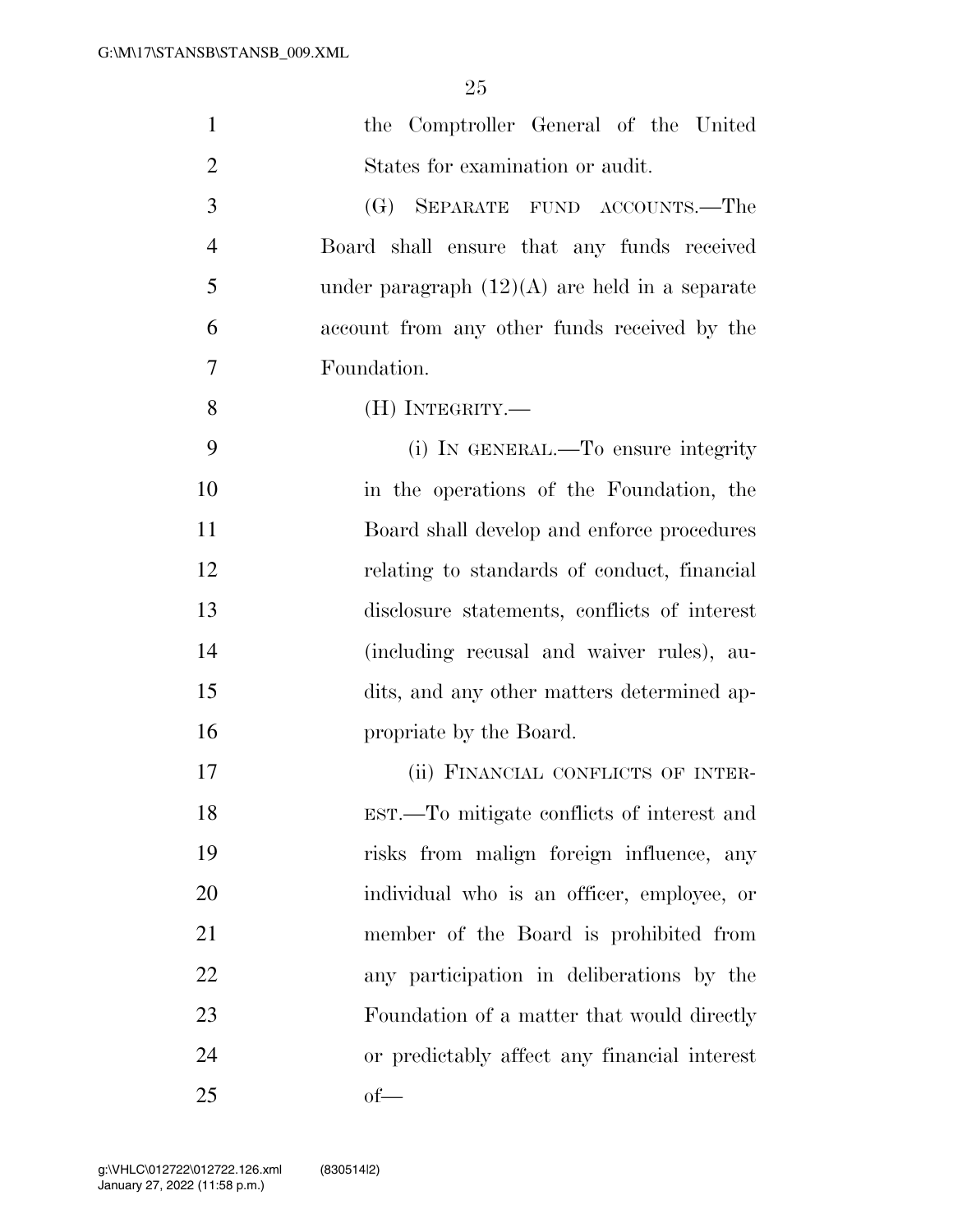| $\mathbf{1}$   | (I) the individual;                             |
|----------------|-------------------------------------------------|
| $\overline{2}$ | (II) a relative (as defined in sec-             |
| 3              | tion 109 of the Ethics in Government            |
| 4              | Act of $1978$ (5 U.S.C. App.)) of that          |
| 5              | individual; or                                  |
| 6              | (III) a business organization or                |
| 7              | other entity in which the individual            |
| 8              | has an interest, including an organiza-         |
| 9              | tion or other entity with which the in-         |
| 10             | dividual is negotiating employment.             |
| 11             | (I)<br><b>INTELLECTUAL</b><br>PROPERTY.—The     |
| 12             | Board shall adopt written standards to govern   |
| 13             | the ownership and licensing of any intellectual |
| 14             | property rights developed by the Foundation or  |
| 15             | derived from the collaborative efforts of the   |
| 16             | Foundation.                                     |
| 17             | $(J)$ LIABILITY.—                               |
| 18             | (i) IN GENERAL.—The United States               |
| 19             | shall not be liable for any debts, defaults,    |
| 20             | acts, or omissions of—                          |
| 21             | (I) the Foundation;                             |
| 22             | (II) a Federal entity with respect              |
| 23             | to an agreement of that Federal enti-           |
| 24             | ty with the Foundation; or                      |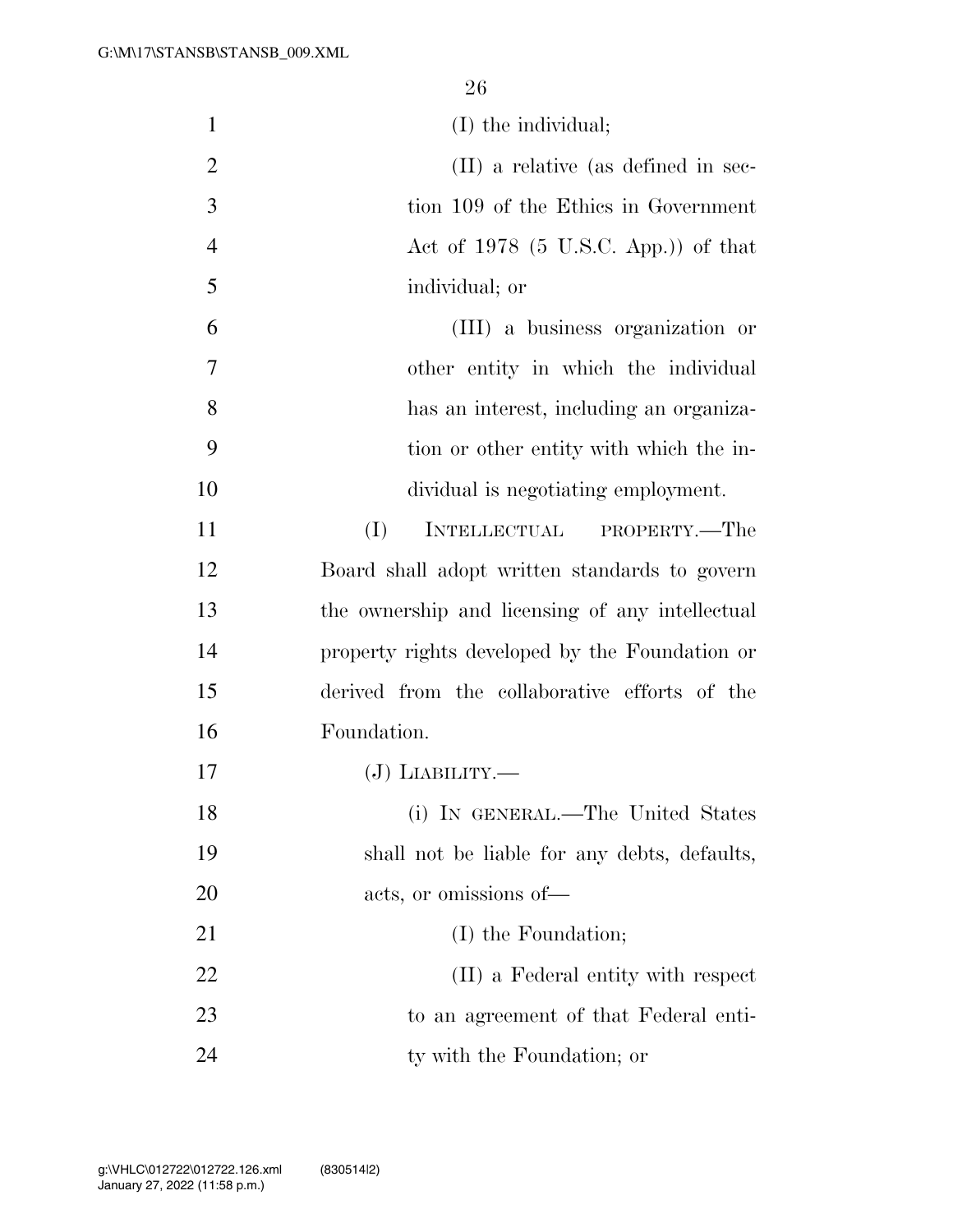| $\mathbf{1}$   | (III) an Individual Laboratory-                 |
|----------------|-------------------------------------------------|
| $\overline{2}$ | Associated Foundation with respect to           |
| 3              | an agreement of that Federal entity             |
| $\overline{4}$ | with the Foundation.                            |
| 5              | (ii) FULL FAITH AND CREDIT.—The                 |
| 6              | full faith and credit of the United States      |
| 7              | shall not extend to any obligations of the      |
| 8              | Foundation.                                     |
| 9              | (K) NONAPPLICABILITY OF FACA.—The               |
| 10             | Federal Advisory Committee Act (5 U.S.C.        |
| 11             | App.) shall not apply to the Foundation or an   |
| 12             | Individual Laboratory-Associated Foundation.    |
| 13             | (6) DEPARTMENT COLLABORATION.                   |
| 14             | (A) NATIONAL LABORATORIES.-The Sec-             |
| 15             | retary shall collaborate with the Foundation to |
| 16             | develop a process to ensure collaboration and   |
| 17             | coordination between the Department, the        |
| 18             | Foundation, and National Laboratories—          |
| 19             | (i) to streamline contracting processes         |
| 20             | between National Laboratories and the           |
| 21             | Foundation, including by—                       |
| 22             | (I) streamlining the ability of the             |
| 23             | Foundation to transfer equipment and            |
| 24             | funds to National Laboratories;                 |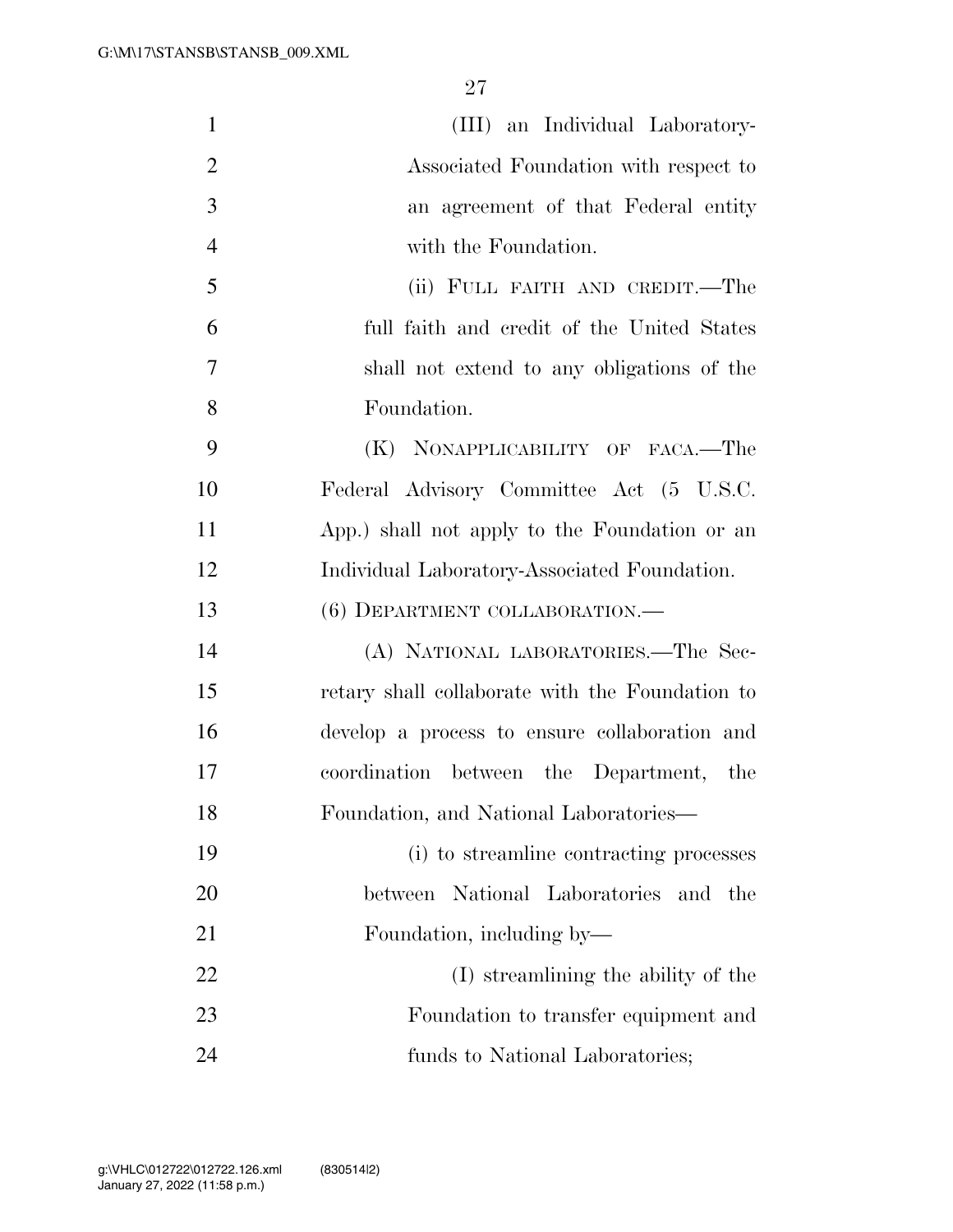| $\mathbf{1}$   | (II) standardizing contract mech-          |
|----------------|--------------------------------------------|
| $\overline{2}$ | anisms to be used by the Foundation        |
| 3              | in engaging with National Labora-          |
| $\overline{4}$ | tories; and                                |
| 5              | (III) streamlining the ability of          |
| 6              | the Foundation to fund endowed posi-       |
| 7              | tions at National Laboratories;            |
| 8              | (ii) to allow a National Laboratory or     |
| 9              | site of a National Laboratory—             |
| 10             | (I) to accept and perform work             |
| 11             | for the Foundation, consistent with        |
| 12             | provided resources, notwithstanding        |
| 13             | any other provision of law governing       |
| 14             | the administration, mission, use, or       |
| 15             | operations of the National Laboratory      |
| 16             | or site, as applicable; and                |
| 17             | (II) to perform that work on a             |
| 18             | basis equal to other missions at the       |
| 19             | National Laboratory; and                   |
| 20             | (iii) to permit the director of any Na-    |
| 21             | tional Laboratory or site of a National    |
| 22             | Laboratory to enter into a cooperative re- |
| 23             | search and development agreement or ne-    |
| 24             | gotiate a licensing agreement with the     |
| 25             | Foundation pursuant to section 12 of the   |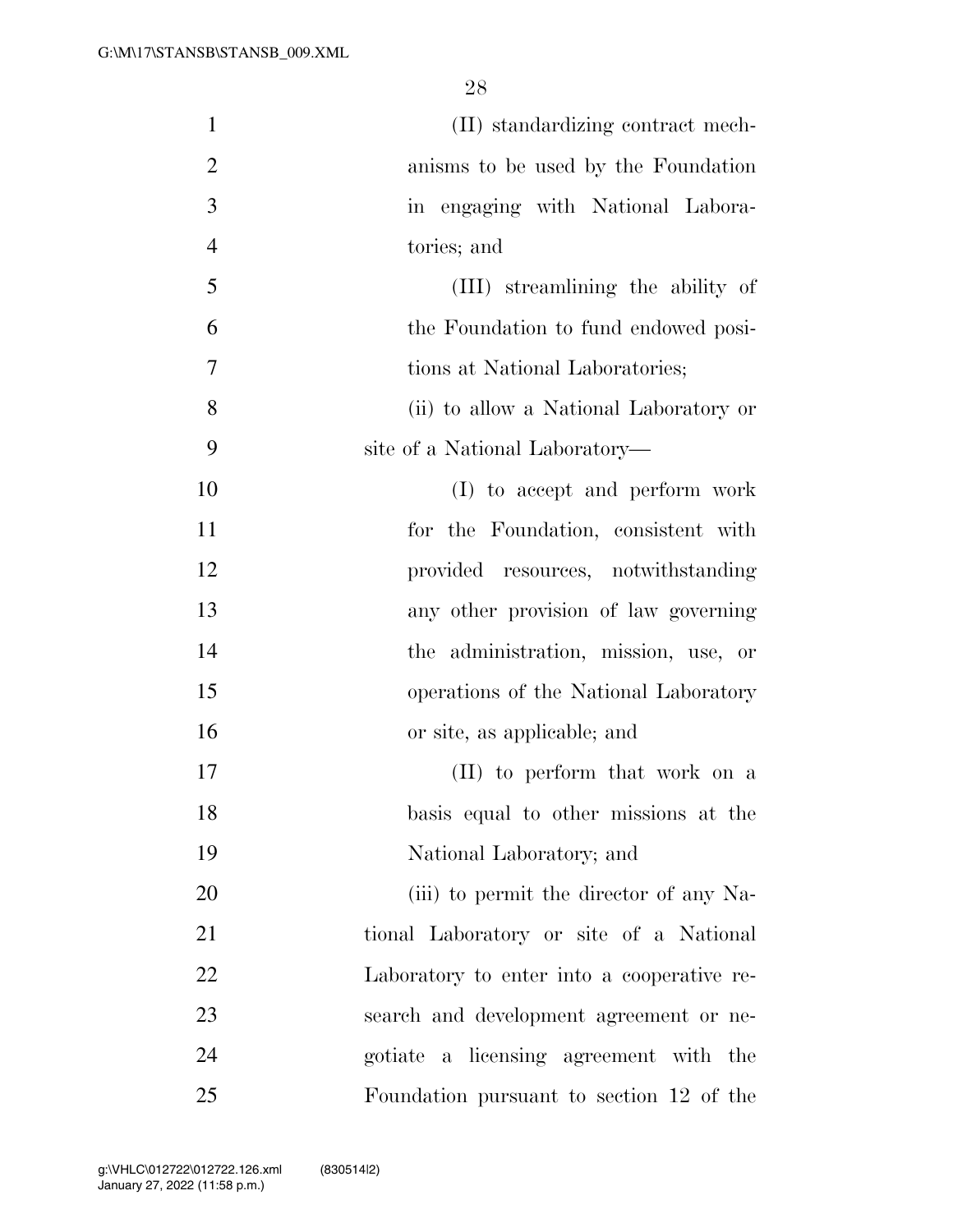$\Omega$ 

|                | zу                                                     |
|----------------|--------------------------------------------------------|
| $\mathbf{1}$   | Stevenson-Wydler Technology Innovation                 |
| $\overline{2}$ | Act of 1980 (15 U.S.C. 3710a).                         |
| 3              | (B) DEPARTMENT LIAISONS.—The Sec-                      |
| $\overline{4}$ | retary shall appoint liaisons from across the          |
| 5              | Department to collaborate and coordinate with          |
| 6              | the Foundation, including not less than 1 liai-        |
| 7              | son from the Office of Technology Transitions,         |
| 8              | who shall ensure that the Foundation works in          |
| 9              | conjunction with and does not duplicate existing       |
| 10             | activities and programs carried out by the De-         |
| 11             | partment including the Technology Commer-              |
| 12             | cialization Fund.                                      |
| 13             | (C)<br>ADMINISTRATION.—The Secretary                   |
| 14             | shall leverage appropriate arrangements, con-          |
| 15             | tracts, and directives to carry out the process        |
| 16             | developed under subparagraph (A).                      |
| 17             | (7) NATIONAL SECURITY.—Nothing in this sub-            |
| 18             | section exempts the Foundation from any national       |
| 19             | security policy of the Department.                     |
| 20             | (8) SUPPORT SERVICES.—The Secretary may                |
| 21             | provide facilities, utilities, and support services to |
| 22             | the Foundation if it is determined by the Secretary    |
| 23             | to be advantageous to the research programs of the     |

Department.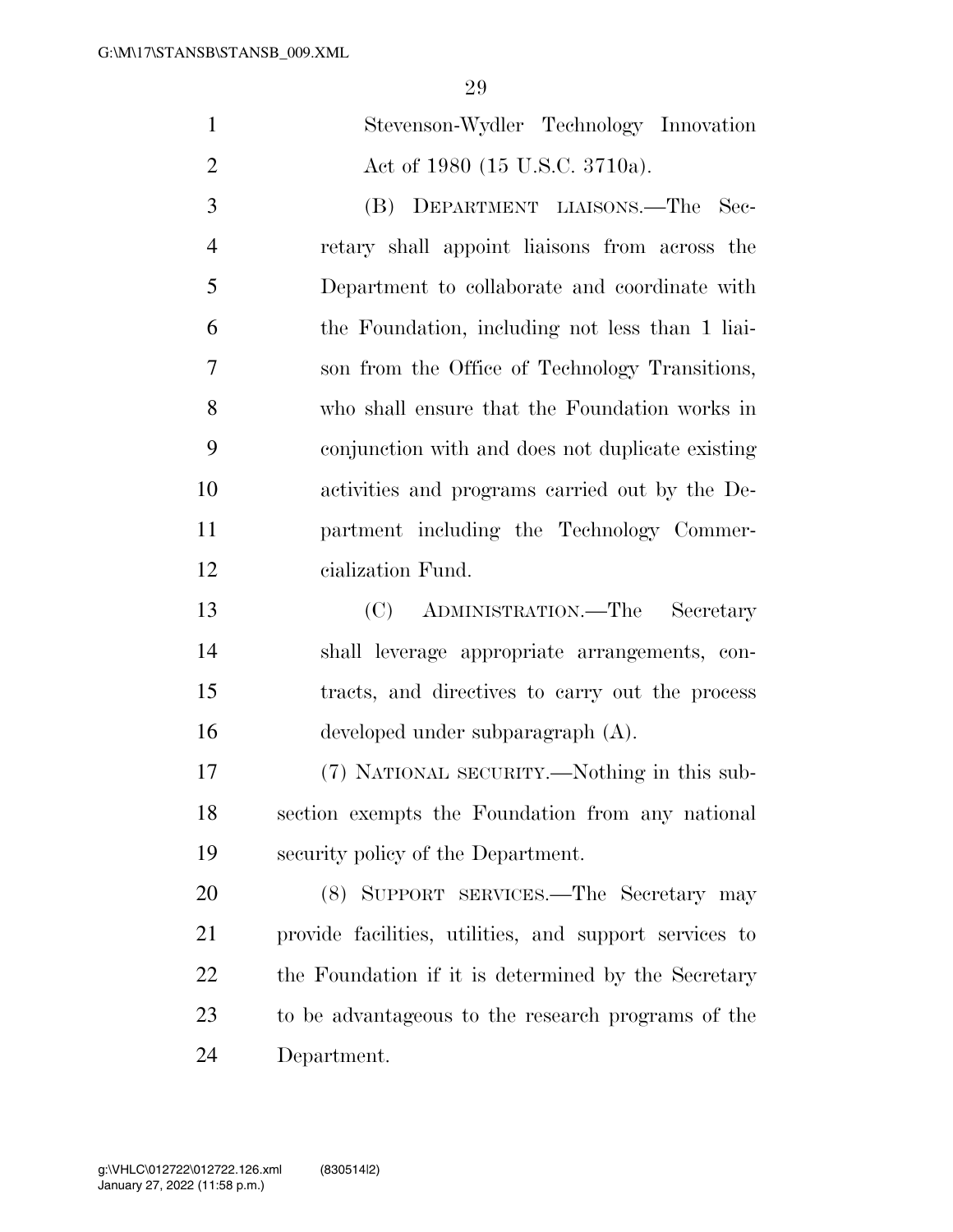| $\mathbf{1}$   | (9) ANTI-DEFICIENCY ACT.—Subsection $(a)(1)$           |
|----------------|--------------------------------------------------------|
| $\overline{2}$ | of section 1341 of title 31, United States Code        |
| 3              | (commonly referred to as the "Anti-Deficiency"         |
| $\overline{4}$ | Act"), shall not apply to any Federal officer or em-   |
| 5              | ployee carrying out any activity of the Foundation     |
| 6              | using funds of the Foundation.                         |
| 7              | (10) PREEMPTION OF AUTHORITY.-This sub-                |
| 8              | section shall not preempt any authority or responsi-   |
| 9              | bility of the Secretary under any other provision of   |
| 10             | law.                                                   |
| 11             | (11) TRANSFER FUNDS.—The Foundation may                |
| 12             | transfer funds to the Department, which shall be       |
| 13             | subject to all applicable Federal limitations relating |
| 14             | to federally funded research.                          |
| 15             | (12) AUTHORIZATION OF APPROPRIATIONS.—                 |
| 16             | $(A)$ In GENERAL.—There is authorized to               |
| 17             | be appropriated—                                       |
| 18             | (i) not less than $$1,500,000$ for the                 |
| 19             | Secretary for fiscal year 2022 to establish            |
| 20             | the Foundation;                                        |
| 21             | (ii) not less than $$30,000,000$ for the               |
| 22             | Foundation for fiscal year 2023 to carry               |
| 23             | out the activities of the Foundation; and              |
| 24             | (iii) not less than $$3,000,000$ for the               |
| 25             | Foundation for each of the fiscal years                |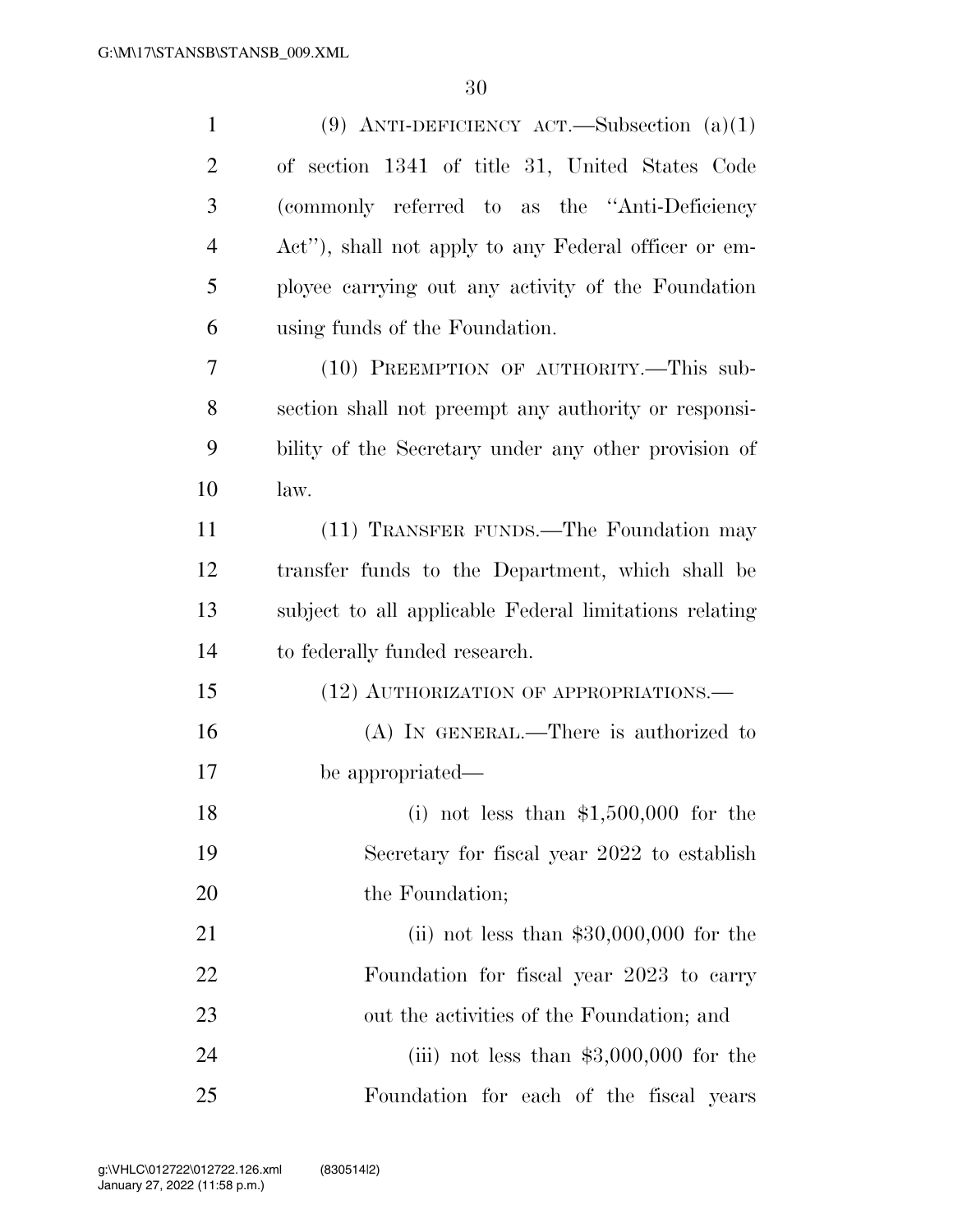| $\mathbf{1}$   | 2024 through 2026, for administrative and              |
|----------------|--------------------------------------------------------|
| $\overline{2}$ | operational costs.                                     |
| 3              | (B) LIMITATION.—None of the funds au-                  |
| $\overline{4}$ | thorized to be appropriated to the Secretary by        |
| 5              | subparagraph $(A)(i)$ of this paragraph shall be       |
| 6              | used for construction.                                 |
| 7              | (C) COST SHARE.—Funds made available                   |
| 8              | under subparagraph $(A)(ii)$ shall be required to      |
| 9              | be cost-shared by a partner of the Foundation          |
| 10             | other than the Department or a National Lab-           |
| 11             | oratory.                                               |
| 12             | (c) NATIONAL ENERGY TECHNOLOGY LABORATORY-             |
| 13             | ASSOCIATED FOUNDATION.                                 |
| 14             | (1) ESTABLISHMENT.—                                    |
| 15             | (A) IN GENERAL.—Notwithstanding any                    |
| 16             | other provision of law, the National Energy            |
| 17             | Technology Laboratory may establish, or enter          |
| 18             | into an agreement with a nonprofit organization        |
| 19             | to establish, a Federal Laboratory-Associated          |
| 20             | Foundation (referred to in this subsection as a        |
| 21             | "Laboratory Foundation") to support the mis-           |
| 22             | sion of the National Energy Technology Lab-            |
| 23             | oratory.                                               |
| 24             | <b>NOT</b><br>(B)<br>AGENCY<br>OR<br><b>INSTRUMEN-</b> |
| 25             | TALITY.—A Laboratory Foundation shall not be           |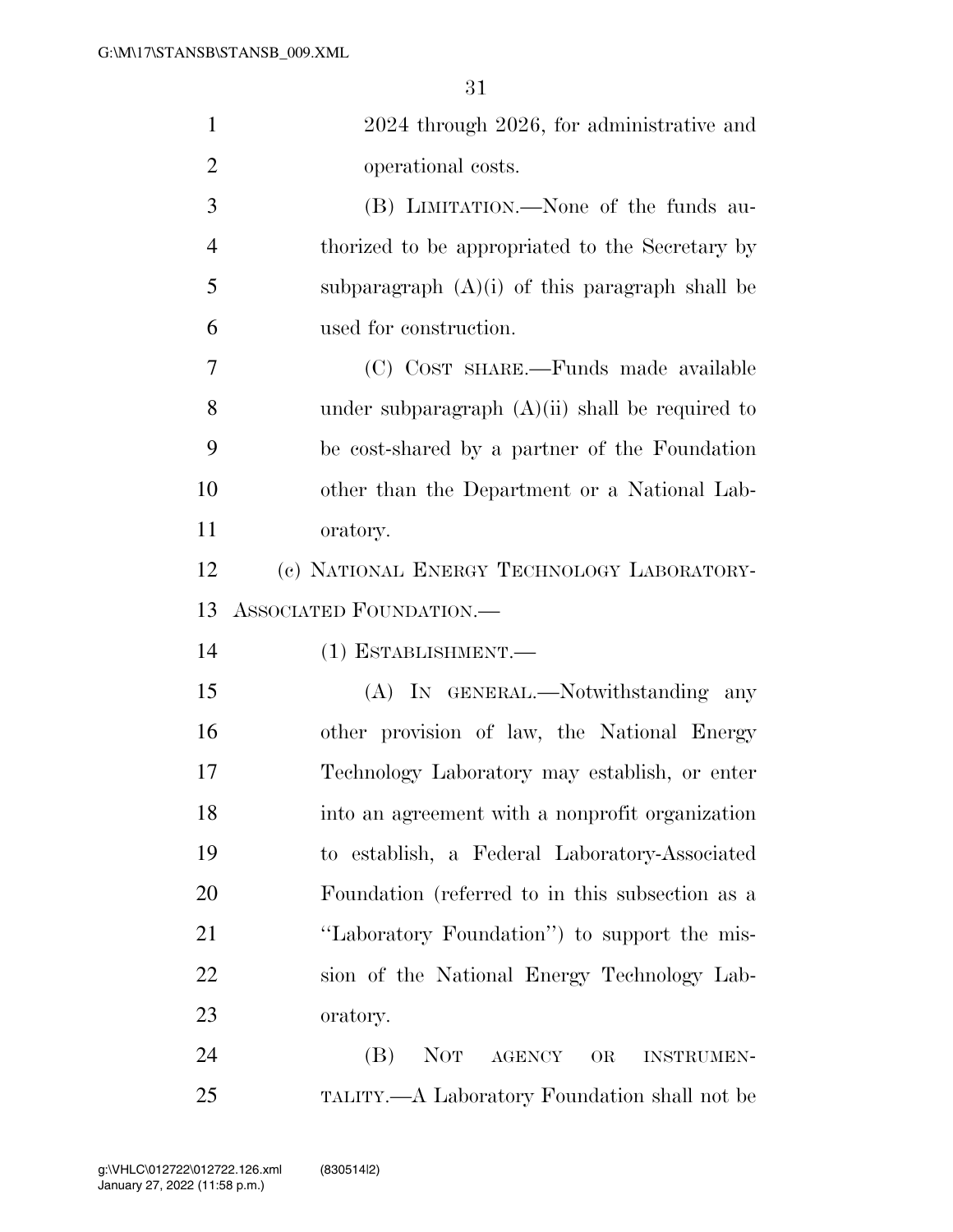| $\mathbf{1}$   | an agency or instrumentality of the Federal      |
|----------------|--------------------------------------------------|
| $\overline{2}$ | Government.                                      |
| 3              | (C) GOVERNANCE STRUCTURE.—A Lab-                 |
| $\overline{4}$ | oratory Foundation established under subpara-    |
| 5              | graph (A) shall have a separate governance       |
| 6              | structure from, and shall be managed independ-   |
| 7              | ently of, the National Energy Technology Lab-    |
| 8              | oratory.                                         |
| 9              | (2) ACTIVITIES.—Activities of a Laboratory       |
| 10             | Foundation may include—                          |
| 11             | (A) conducting support studies, competi-         |
| 12             | tions, projects, research, and other activities  |
| 13             | that further the purpose of the Laboratory       |
| 14             | Foundation;                                      |
| 15             | (B) carrying out programs to foster col-         |
| 16             | laboration and partnership among researchers     |
| 17             | from the Federal Government, State govern-       |
| 18             | ments, institutions of higher education, feder-  |
| 19             | ally funded research and development centers,    |
| 20             | and industry and nonprofit organizations relat-  |
| 21             | ing to the research, development, and commer-    |
| 22             | cialization of federally supported technologies; |
| 23             | (C) carrying out programs to leverage            |
| 24             | technologies to support new product develop-     |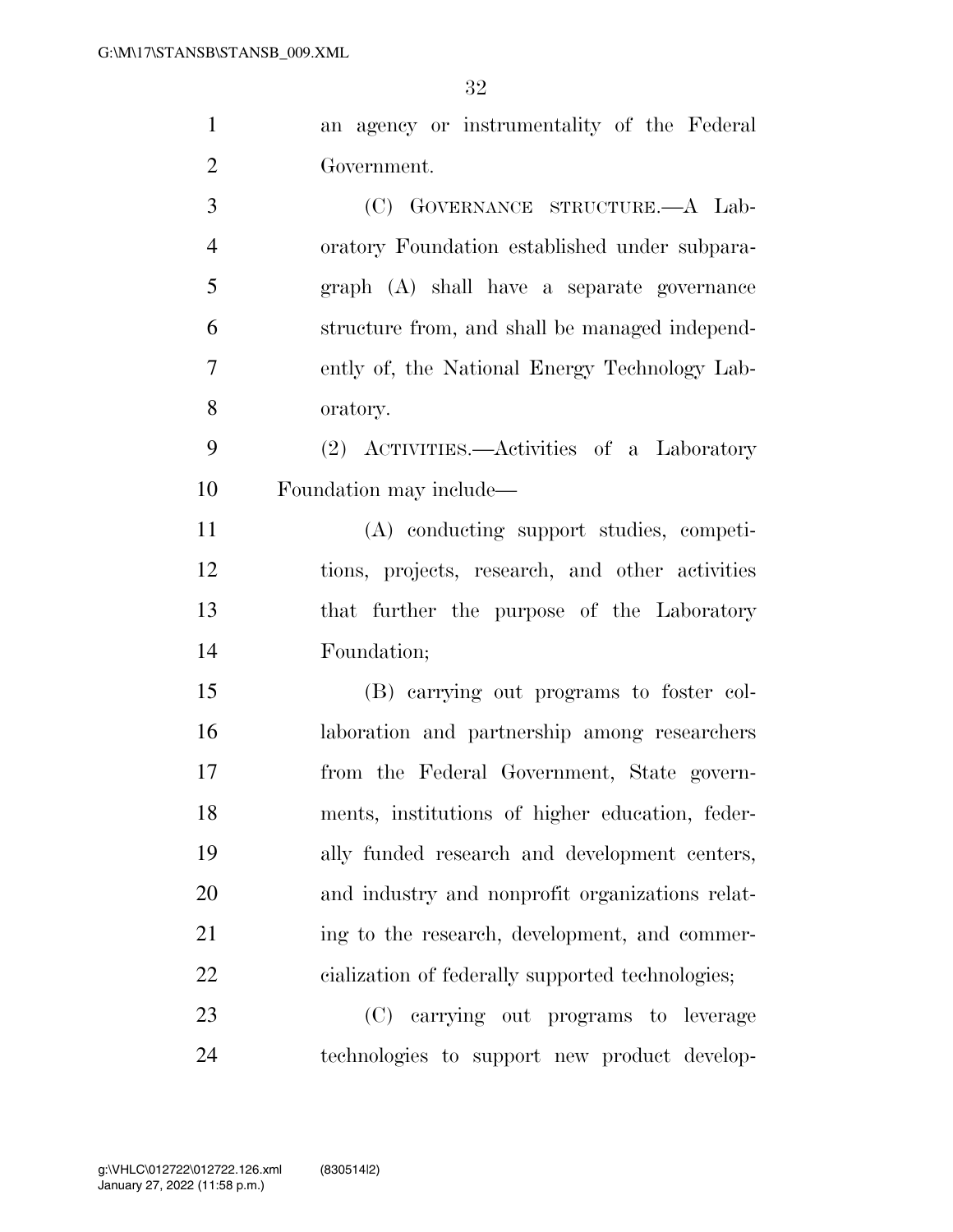| $\mathbf{1}$   | ment that supports regional economic develop-   |
|----------------|-------------------------------------------------|
| $\overline{2}$ | ment;                                           |
| 3              | (D) administering prize competitions—           |
| $\overline{4}$ | (i) to accelerate private sector com-           |
| 5              | petition and investment; and                    |
| 6              | (ii) that complement the use of prize           |
| 7              | authority by the Department;                    |
| 8              | (E) providing fellowships and grants to re-     |
| 9              | search and development personnel at, or affili- |
| 10             | ated with, federally funded centers, in accord- |
| 11             | ance with paragraph $(3)$ ; and                 |
| 12             | (F) carrying out programs—                      |
| 13             | (i) that allow scientists from foreign          |
| 14             | countries to serve in research capacities in    |
| 15             | the United States or other countries in as-     |
| 16             | sociation with the National Energy Tech-        |
| 17             | nology Laboratory;                              |
| 18             | (ii) that provide opportunities for em-         |
| 19             | ployees of the National Energy Technology       |
| 20             | Laboratory to serve in research capacities      |
| 21             | in foreign countries;                           |
| 22             | (iii) to conduct studies, projects, or          |
| 23             | research in collaboration with national and     |
| 24             | international nonprofit and for-profit orga-    |
| 25             | nizations, which may include the provision      |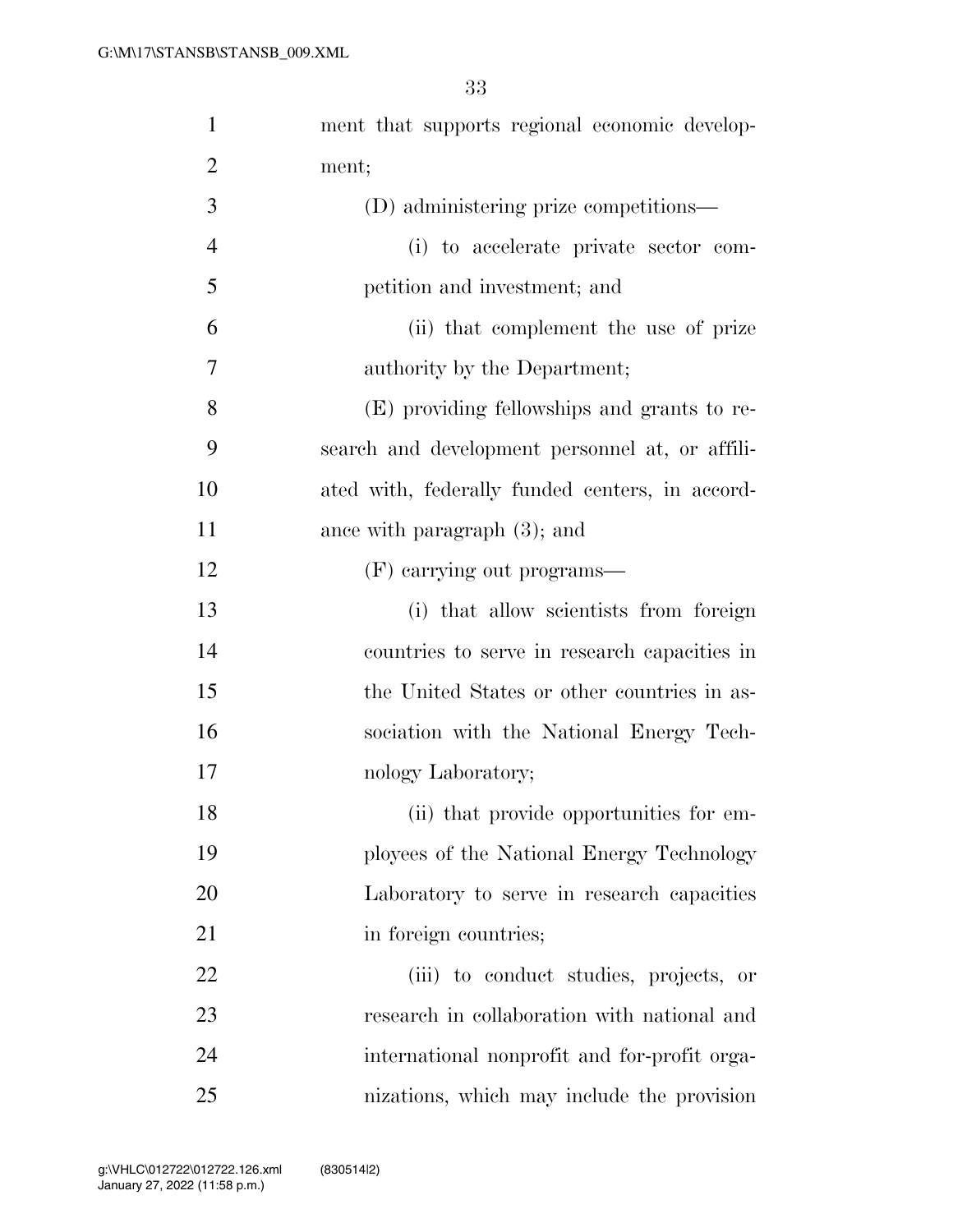| $\mathbf{1}$   | of stipends, travel, and other support for    |
|----------------|-----------------------------------------------|
| $\overline{2}$ | personnel;                                    |
| 3              | $(iv)(I)$ to hold forums, meetings, con-      |
| $\overline{4}$ | ferences, courses, and training workshops     |
| 5              | that may include undergraduate, graduate,     |
| 6              | post-graduate, and post-doctoral accredited   |
| 7              | courses; and                                  |
| 8              | (II) for the accreditation of those           |
| 9              | courses by the Laboratory Foundation at       |
| 10             | the State and national level for college de-  |
| 11             | grees or continuing education credits;        |
| 12             | (v) to support and encourage teachers         |
| 13             | and students of science at all levels of edu- |
| 14             | cation;                                       |
| 15             | (vi) to promote an understanding of           |
| 16             | science amongst the general public;           |
| 17             | (vii) for writing, editing, printing,         |
| 18             | publishing, and vending of relevant books     |
| 19             | and other materials; and                      |
| 20             | (viii) for the conduct of other activi-       |
| 21             | ties to carry out and support the purpose     |
| 22             | of the Laboratory Foundation.                 |
| 23             | (3) FELLOWSHIPS AND GRANTS.—                  |